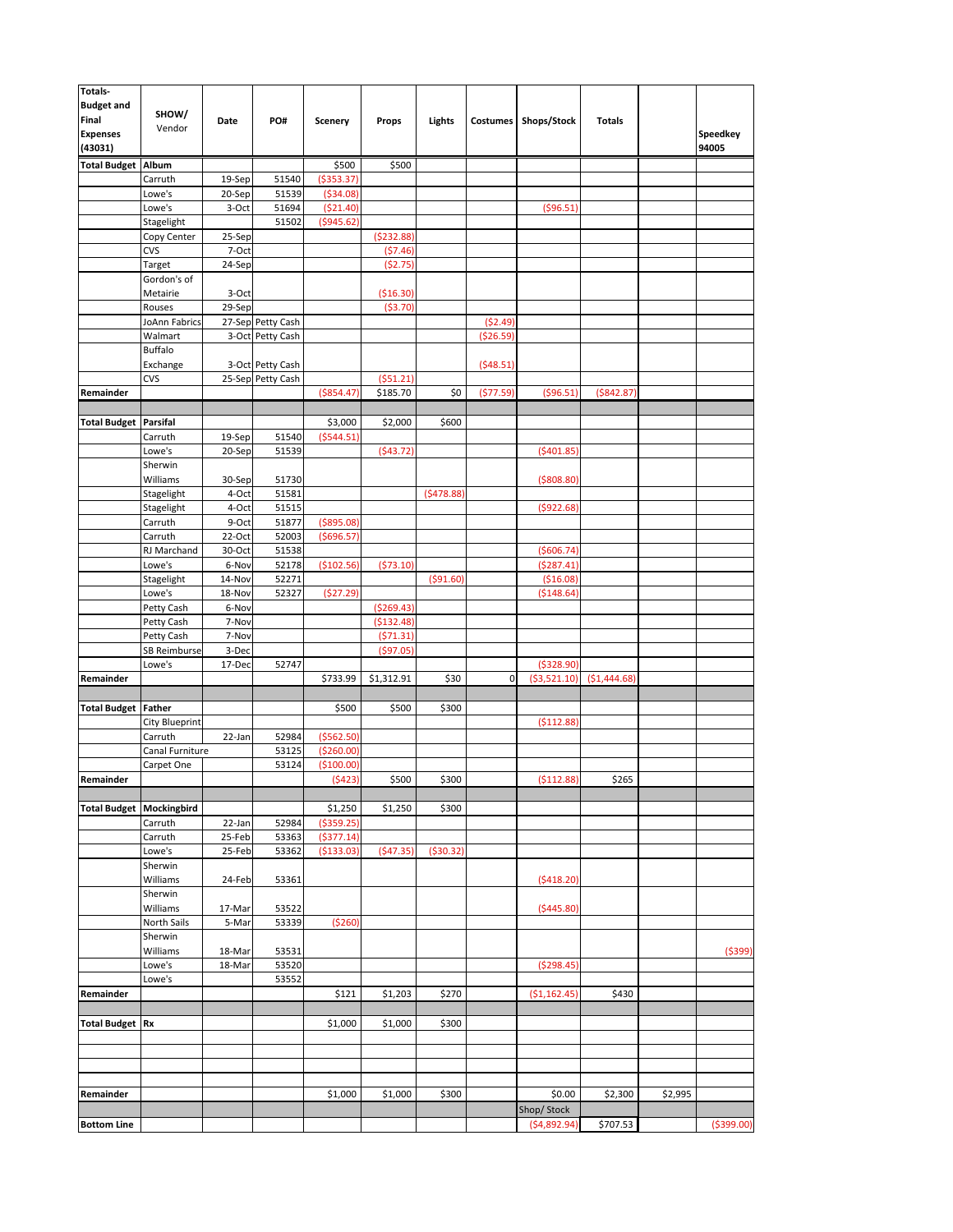|            |                        |       | <b>VPO S</b> |       |                         | <b>PURPOSE/</b>            | <b>REC'D</b> | <b>ACTUALS</b> |                           |
|------------|------------------------|-------|--------------|-------|-------------------------|----------------------------|--------------|----------------|---------------------------|
| DATE       | <b>VENDOR</b>          |       | REQ.# AMOUNT |       | VPO # DEPARTMENT        | <b>ITEMS</b>               | DATE         | SPENT          | PRODUCTION                |
|            |                        |       |              |       |                         | Hardware,                  |              |                |                           |
|            |                        |       |              |       |                         | Tool                       |              |                |                           |
| $3-0ct$    | Lowe's                 | 19999 | \$200        | 51964 | Scenery/ Stock          | Maintenand                 | $3-0ct$      | \$117.91       | Album                     |
|            |                        |       |              |       |                         |                            |              |                |                           |
|            | Shenwin                |       |              |       |                         | Black/ White               |              |                |                           |
| 30-Sep     | Williams               | 20042 | \$850        |       | 51730 Scenery/ Stock    | Paint                      | 30-Sep       | \$808.80       | SHOP                      |
|            |                        |       |              |       |                         |                            |              |                |                           |
|            |                        |       |              |       |                         |                            |              |                |                           |
| $4-0ct$    | StageLight             | 19884 | \$480        | 51581 | ux                      | Stock                      | $4-0ct$      | \$478.88       | SHOP                      |
|            |                        |       |              |       |                         |                            |              |                |                           |
|            |                        |       |              |       |                         | Rosco Paint                |              |                |                           |
| $16-0ct$   | StageLight             |       |              | 51502 | Scenery/ Stock          | Stock                      | $16-0ct$     | \$945.62       | Album/SHOP                |
|            |                        |       |              |       |                         | Rosco Pain                 |              |                |                           |
| $4-0ct$    | StageLight<br>Bennet's |       |              | 51515 | Scenery/ Stock          | Stock                      | 4-Oct        | \$922.68       | arsifal/ SHOP             |
| $4-0ct$    | Camera                 | 20134 | \$75         | 51810 | Publicity               | Album Poste                | 4-Oct        | \$67.99        | Album                     |
|            |                        |       |              |       |                         | Drafting                   |              |                |                           |
| Oct        | David Art              | 20156 | \$250        | 51829 | ACADEMIC                | Vellum                     | 4-Oct        | \$245.20       | CLASSROOM                 |
|            |                        |       |              |       |                         |                            |              |                |                           |
| $9-0ct$    | arruth Bros            | 20199 | \$900        | 51877 | Scenery                 | Lumber                     | $10-0ct$     | \$895.08       | Parsifal                  |
|            |                        |       |              |       |                         |                            |              |                |                           |
| 22-Oct     | arruth Bros            | 20323 | \$700        | 52003 | Scenery                 | Lumber                     | 22-Oct       | \$696.57       | Parsifal                  |
|            |                        |       |              |       | cenery/Props/           |                            |              |                |                           |
| 4-Nov      | Lowe's                 | 20506 | \$250        | 52178 | Stock                   | Misc                       | 6-Nov        | \$360.51       | Parsifal/ SHOP            |
|            |                        |       |              |       |                         |                            |              |                |                           |
| 12-Nov     | StageLight             | 20598 | \$200        |       | 52271 LX/Management     | Tape/ Gel                  | 12-Nov       | \$107.68       | Parsifal/ SHOP            |
|            |                        |       |              |       |                         |                            |              |                |                           |
|            | Bennet's               | 20655 | \$70         | 52298 | Publicity               | Parsifal Poster            | 15-Nov       | \$67.99        | Parsifal                  |
| 15-Nov     | Camera                 |       |              |       |                         |                            |              |                |                           |
| 18-Nov     | Lowe's                 | 20677 | \$300        | 52327 | Scenery/Props/<br>Stock | Parsifal                   | 18-Nov       | \$175.93       | Parsifal                  |
|            |                        |       |              |       |                         | Blue Line                  |              |                |                           |
|            | City                   |       |              |       |                         | Paper and                  |              |                |                           |
| $11 - Dec$ | BluePrint              | 21045 | \$150        | 52689 | ACADEMIC                | Developer                  | 15-Jan       | \$112.88       | CLASSROOM                 |
|            |                        |       |              |       | SPACE                   |                            |              |                |                           |
|            |                        |       |              |       | <b>MAINTENANCE</b>      |                            |              |                |                           |
| 16-Dec     | Lowe's                 | 21101 | \$750        | 52747 | Stock                   | Line/ Misc                 | 17-Dec       | \$328.90       | MAINTENANCE               |
|            |                        |       |              |       |                         |                            |              |                | Father/                   |
| 21-Jan     | arruth Bros            | 21356 | \$900        | 52984 | Scenery                 | Lumber                     | 21-Jan       | S921.75        | Mockingbird               |
|            |                        |       |              |       | LX/Scenery/             | Gel/ Rosco                 |              |                | Father/<br>Mockingbird/   |
|            |                        |       | \$900        | 52985 |                         |                            | 17-Mar       | \$999.98       |                           |
| 21-Jan     | StageLight<br>Bennet's | 21357 |              |       | ACADEMIC                | Paint Stock                |              |                | CLASSROOM                 |
| 27-Jan     | Camera                 | 21432 | \$75         | 53051 | Publicity               | Father Poster              | 5-Feb        | \$73.94        | Father                    |
|            | Canal                  |       |              |       |                         |                            |              |                |                           |
|            | Furniture              |       |              |       |                         | Father                     |              |                |                           |
|            | and                    |       |              |       |                         | Furniture/Set              |              |                |                           |
| 5-Feb      | Antiques               | 21537 | \$300        | 53125 | Scenery                 | Dec                        |              |                | Father                    |
|            | Carpet One             |       |              |       |                         |                            |              |                |                           |
|            | Modern                 |       |              |       |                         |                            |              |                |                           |
| 5-Feb      | Flooring               | 21539 | \$125        | 53124 | Scenery                 | <b>Father Carpet</b>       | 5-Feb        | \$100          | Father                    |
|            |                        |       |              |       | MAINTENANCE/            |                            |              |                | MAINTENANCE               |
| $19$ -Feb  | North Sails            | 21755 | \$300        | 53339 | Scenery<br>Scenery/     | Cyc Repair<br>Carpet Tape/ | 5-Mar        | \$260          | / Mockingbird             |
| 20-Feb     | Lowe's                 | 21770 | \$200        | 53362 | ACADEMIC                | Paint sticks               |              | \$210.70       | Aockingbird/<br>CLASSROOM |
|            |                        |       |              |       |                         |                            |              |                |                           |
| 20-Feb     | rruth Bros             | 21772 | \$700        | 53363 | Scenery                 | Railings                   |              | \$377.14       | Mockingbird               |
|            |                        |       |              |       |                         |                            |              |                |                           |
| 19-Sep     | arruth Bro             |       |              | 51540 | Scenery                 | Lumber                     | 19-Sep       | \$353.37       | Album                     |
|            |                        |       |              |       |                         |                            |              |                |                           |
| 19-Sep     | arruth Bro             |       |              | 51540 | Scenery                 | Lumber                     | 19-Sep       | \$544.51       | Parsifal                  |
|            |                        |       |              |       | Scenery/Props/          |                            |              |                |                           |
| 20-Sep     | Lowe's                 |       |              | 51539 | Stock                   | Misc                       | 20-Sep       | \$479.65       | Album/ Parsifal           |
|            |                        |       |              |       |                         | Fasteners/                 |              |                |                           |
|            | RJ Marchano            |       |              | 51538 | Stock/ Shop             | Compressor                 |              | \$606.74       | <b>ALL</b>                |
|            |                        |       |              |       |                         | repair                     |              |                | Mockingbird/              |
|            | Sherwin                |       |              |       | Scenery/ Stock/         | 10 Gal Rik 5               |              |                | Rx/                       |
| 20-Feb     | Williams               | 21776 | \$450        | 53361 | Shop                    | Gal White                  |              | \$418.20       | CLASSROOM                 |
|            |                        |       |              |       | MAIN OFFICE-            |                            |              |                |                           |
| 27-Feb     | <b>Iffice Depo</b>     | 21870 | \$250        | 53504 | PAPER                   | S Cases Pape               |              |                | <b>MAIN OFFICE</b>        |
|            | Ronnet's               |       |              |       |                         | Mockingbird                |              |                |                           |
| 17-Mar     | Camera                 | 21945 | \$70         | 53506 | Publicity               | Poster                     |              |                | Mockingbird               |
|            | Sherwin                |       |              |       |                         | 5 Gal Blk, 10              |              |                | Mockingbird/              |
| 17-Mar     | Williams               | 21943 | \$425        |       | Scenery/ Stock          | Gal White<br>Fasteners/    | 17-Mar       | \$445.80       | Rx                        |
| 17-Mar     | Lowe's                 | 21954 | \$300        | 53520 | Scenery/ Shop           | Misc                       | 18-Mar       | \$298.45       | Aockingbird/<br>Rx        |
|            |                        |       |              |       |                         |                            |              |                |                           |
|            |                        |       |              |       |                         |                            |              |                |                           |
|            |                        |       |              |       |                         |                            |              |                |                           |
|            |                        |       |              |       |                         |                            |              |                |                           |
|            |                        |       |              |       |                         |                            |              |                |                           |
|            |                        |       |              |       |                         |                            |              |                |                           |
|            |                        |       |              |       |                         |                            |              |                |                           |
|            |                        |       |              |       |                         |                            |              |                |                           |
|            |                        |       |              |       |                         |                            |              |                |                           |
|            |                        |       |              |       |                         |                            |              |                |                           |
|            |                        |       |              |       |                         |                            |              |                |                           |
|            |                        |       |              |       |                         |                            |              |                |                           |
|            |                        |       |              |       |                         |                            |              |                |                           |
|            |                        |       |              |       |                         |                            |              |                |                           |
|            |                        |       |              |       |                         |                            |              |                |                           |
|            |                        |       |              |       |                         |                            |              |                |                           |
|            |                        |       |              |       |                         |                            |              |                |                           |
|            |                        |       |              |       |                         |                            |              |                |                           |
|            |                        |       |              |       |                         |                            |              |                |                           |
|            |                        |       |              |       |                         |                            |              |                |                           |
|            |                        |       |              |       |                         |                            |              |                |                           |
|            |                        |       |              |       |                         |                            | 2013-2014    |                |                           |
|            | Total All \$13,655.95  |       |              |       |                         |                            | Total        | \$12,422.85    |                           |

|                       | SPEEDKEY 43031          |       |                       |       |                            |                                        |           |          |                        |
|-----------------------|-------------------------|-------|-----------------------|-------|----------------------------|----------------------------------------|-----------|----------|------------------------|
| DATE                  | VENDOR REQ #            |       | <b>VPOS</b><br>AMOUNT |       | VPO # DEPARTMENT           | PURPOSE/ REC'D ACTUALS<br><b>ITEMS</b> | DATE      | SPENT    | PRODUCTION             |
|                       |                         |       |                       |       |                            | Hardware/                              |           |          |                        |
|                       |                         |       |                       |       |                            | Tool                                   |           |          |                        |
| $3-0ct$               | Lowe's                  | 19999 | \$200                 | 51964 | Scenery/ Stock Maintenance |                                        | $3-0ct$   | \$117.91 | Album                  |
|                       | Sherwin                 |       |                       |       |                            | Black/ White                           |           |          |                        |
| 30-Sep                | Williams                | 20042 | \$850                 | 51730 | Scenery/ Stock             | Paint                                  | 30-Sep    | \$808.80 | SHOP                   |
|                       |                         |       |                       |       |                            |                                        |           |          |                        |
|                       | 4-Oct StageLight 19884  |       | \$480                 | 51581 | LX                         | Stock                                  | 4-Oct     | \$478.88 | SHOP                   |
|                       |                         |       |                       |       |                            |                                        |           |          |                        |
|                       | 16-Oct StageLight       |       |                       |       | 51502 Scenery/ Stock       | Rosco Paint<br>Stock                   | $16-Oct$  | \$945.62 | Album/SHOP             |
|                       |                         |       |                       |       |                            | Rosco Paint                            |           |          |                        |
| 4-0ct                 | StageLight              |       |                       | 51515 | Scenery/ Stock             | Stock                                  | 4-Oct     | \$922.68 | Parsifal/ SHOP         |
| $4-0ct$               | Ronnet's<br>Camera      | 20134 | \$75                  | 51810 | Publicity                  | Album Poster                           | 4-Oct     | \$67.99  | Album                  |
|                       |                         |       |                       |       |                            | Drafting                               |           |          |                        |
| Oct                   | David Art               | 20156 | \$250                 | 51829 | ACADEMIC                   | Vellum                                 | 4-Oct     | \$245.20 | CLASSROOM              |
| $9-0ct$               | arruth Bros             | 20199 | \$900                 | 51877 | Scenery                    | Lumber                                 | $10-0$ ct | \$895.08 | Parsifal               |
|                       |                         |       |                       |       |                            |                                        |           |          |                        |
| 22-Oct                | arruth Bros             | 20323 | \$700                 | 52003 | Scenery                    | Lumber                                 | 22-Oct    | \$696.57 | Parsifal               |
| 4-Nov                 | Lowe's                  | 20506 | \$250                 | 52178 | Scenery/Props<br>Stock     | Misc                                   | 6-Nov     | \$360.51 | Parsifal/SHOP          |
|                       |                         |       |                       |       |                            |                                        |           |          |                        |
| 12-Nov                | StageLight              | 20598 | \$200                 |       | 52271 LX/Management        | Tape/ Gel 12-Nov                       |           | \$107.68 | Parsifal/ SHOP         |
|                       | Bennet's                |       |                       |       |                            |                                        |           |          |                        |
| 15-Nov                | Camera                  | 20655 | \$70                  | 52298 | Publicity                  | Parsifal Poster                        | 15-Nov    | \$67.99  | Parsifal               |
|                       |                         |       |                       |       | Scenery/ Props/            |                                        |           |          |                        |
| 18-Nov                | Lowe's                  | 20677 | \$300                 | 52327 | Stock                      | Parsifal<br>Blue Line                  | 18-Nov    | \$175.93 | Parsifal               |
|                       | City                    |       |                       |       |                            | Paper and                              |           |          |                        |
| $11 \cdot \text{Dec}$ | BluePrint               | 21045 | \$150                 | 52689 | ACADEMIC                   | Developer                              | 15-Jan    | \$112.88 | CLASSROOM              |
|                       |                         |       |                       |       | SPACE<br>MAINTENANCE/      |                                        |           |          |                        |
| 16-Dec                | Lowe's                  | 21101 | \$750                 | 52747 | Stock                      | Line/ Misc 17-Dec                      |           |          | \$328.90 MAINTENANCE   |
|                       |                         |       |                       |       |                            |                                        |           |          | Father/                |
|                       | 21-Jan Carruth Bros     | 21356 | \$900                 | 52984 | Scenery                    | Lumber                                 | 21-Jan    | \$921.75 | Mockingbird<br>Father/ |
|                       |                         |       |                       |       | LX/Scenery/                | Gel/Rosco                              |           |          | Mockingbird/           |
|                       | 21-Jan StageLight 21357 |       | \$900                 | 52985 | <b>ACADEMIC</b>            | Paint Stock 17-Mar                     |           |          | \$999.98 CLASSROOM     |
| 27-Jan                | Bennet's<br>Camera      | 21432 | \$75                  | 53051 | Publicity                  | Father Poster 5-Feb                    |           | \$73.94  | Father                 |
|                       | Canal                   |       |                       |       |                            |                                        |           |          |                        |
|                       | Furniture               |       |                       |       |                            | Father                                 |           |          |                        |
|                       | and<br>Antiques         | 21537 | \$300                 | 53125 | Scenery                    | Furniture/Set<br>Dec                   |           |          | Father                 |
| 5-Feb                 | Carpet One              |       |                       |       |                            |                                        |           |          |                        |
|                       | Modern                  |       |                       |       |                            |                                        |           |          |                        |
| 5-Feb                 | Flooring                | 21539 | \$125                 | 53124 | Scenery<br>MAINTENANCE/    | Father Carpet 5-Feb                    |           | \$100    | Father<br>MAINTENANCE  |
| 19-Feb                | North Sails             | 21755 | \$300                 | 53339 | Scenery                    | Cyc Repair                             | 5-Mar     | \$260    | / Mockingbiro          |
|                       |                         |       |                       |       | Scenery/                   | Carpet Tapes                           |           |          | Mockingbird            |
| 20-Feb                | Lowe's                  | 21770 | \$200                 | 53362 | <b>ACADEMIC</b>            | Paint sticks                           |           | \$210.70 | CLASSROOM              |
|                       | 20-Feb Carruth Bros     | 21772 | \$700                 | 53363 | Scenery                    | Railings                               |           | \$377.14 | Mockingbird            |
|                       |                         |       |                       |       |                            |                                        |           |          |                        |
| 19-Sep                | arruth Bro              |       |                       | 51540 | Scenery                    | Lumber                                 | 19-Sep    | \$353.37 | Album                  |
| 19-Sep                | arruth Bro              |       |                       | 51540 | Scenery                    | Lumber                                 | 19-Sep    | \$544.51 | Parsifal               |
|                       |                         |       |                       | 51539 | Scenery/Props/             | Misc                                   |           | \$479.65 |                        |
| 20-Sep                | Lowe's                  |       |                       |       | Stock                      | Fasteners/                             | 20-Sep    |          | Album/Parsifal         |
|                       | <b>RJ Marchand</b>      |       |                       |       |                            | Compressor                             |           |          |                        |
|                       |                         |       |                       | 51538 | Stock/ Shop                | repair                                 |           | \$606.74 | $\mathsf{ALL}$         |
|                       | Sherwin                 |       |                       |       | Scenery/Stock/             | 10 Gal Blk, 5                          |           |          | Mockingbird/<br>Rx/    |
| 20-Feb                | Williams                | 21776 | \$450                 | 53361 | Shop                       | Gal White                              |           |          | \$418.20 CLASSROOM     |
| 27-Feb                | Office Depot            | 21870 | \$250                 | 53504 | MAIN OFFICE-<br>PAPER      | Cases Paper                            |           |          | <b>MAIN OFFICE</b>     |
|                       | Bennet's                |       |                       |       |                            | Mockingbird                            |           |          |                        |
| 17-Mar                | Camera                  | 21945 | \$70                  | 53506 | Publicity                  | Poster                                 |           |          | Mockingbird            |
| 17-Mar                | Sherwin<br>Williams     | 21943 | \$425                 |       | Scenery/ Stock             | 5 Gal Bik, 10<br>Gal White 17-Mar      |           | \$445.80 | Mockingbird/<br>Rx     |
|                       |                         |       |                       |       |                            | Fasteners/                             |           |          | Mockingbird/           |
| 17-Mar                | Lowe's                  | 21954 | \$300                 | 53520 | Scenery/ Shop              | Misc                                   | 18-Mar    | \$298.45 | Rx                     |
|                       |                         |       |                       |       |                            |                                        |           |          |                        |
|                       |                         |       |                       |       |                            |                                        |           |          |                        |
|                       |                         |       |                       |       |                            |                                        |           |          |                        |
|                       |                         |       |                       |       |                            |                                        |           |          |                        |
|                       |                         |       |                       |       |                            |                                        |           |          |                        |
|                       |                         |       |                       |       |                            |                                        |           |          |                        |
|                       |                         |       |                       |       |                            |                                        |           |          |                        |
|                       |                         |       |                       |       |                            |                                        |           |          |                        |
|                       |                         |       |                       |       |                            |                                        |           |          |                        |
|                       |                         |       |                       |       |                            |                                        |           |          |                        |
|                       |                         |       |                       |       |                            |                                        |           |          |                        |
|                       |                         |       |                       |       |                            |                                        |           |          |                        |
|                       |                         |       |                       |       |                            |                                        |           |          |                        |
|                       |                         |       |                       |       |                            |                                        |           |          |                        |
|                       |                         |       |                       |       |                            |                                        |           |          |                        |
|                       |                         |       |                       |       |                            |                                        |           |          |                        |
|                       |                         |       |                       |       |                            |                                        |           |          |                        |

| <b>URPOSE/</b>     | <b>REC'D</b> | <b>ACTUAL \$</b> |                   |
|--------------------|--------------|------------------|-------------------|
| <b>ITEMS</b>       | DATE         | SPENT            | <b>PRODUCTION</b> |
|                    |              |                  |                   |
| loyalties          |              | \$600            | Mockingbird       |
| loyalties          |              | \$450            | Rx                |
|                    |              |                  |                   |
| Scripts            |              | \$210            | Mockingbird       |
|                    |              |                  |                   |
| Scripts<br>Airless |              |                  | Rx                |
| Sprayer            | 18-Mar       | \$399            | SHOP              |
|                    |              |                  |                   |
|                    |              |                  |                   |
|                    |              |                  |                   |
|                    |              |                  |                   |
|                    |              |                  |                   |
|                    |              |                  |                   |
|                    |              |                  |                   |
|                    |              |                  |                   |
|                    |              |                  |                   |
|                    |              |                  |                   |
|                    |              |                  |                   |
|                    |              |                  |                   |
|                    |              |                  |                   |
|                    |              |                  |                   |
|                    |              |                  |                   |
|                    |              |                  |                   |
|                    |              |                  |                   |
|                    |              |                  |                   |
|                    |              |                  |                   |
|                    |              |                  |                   |
|                    |              |                  |                   |
|                    |              |                  |                   |
|                    |              |                  |                   |
|                    |              |                  |                   |
|                    |              |                  |                   |
|                    |              |                  |                   |
|                    |              |                  |                   |
|                    |              |                  |                   |
|                    |              |                  |                   |
|                    |              |                  |                   |
|                    |              |                  |                   |
|                    |              |                  |                   |
|                    |              |                  |                   |
|                    |              |                  |                   |
|                    |              |                  |                   |
|                    |              |                  |                   |
|                    |              |                  |                   |
|                    |              |                  |                   |
|                    |              |                  |                   |
|                    |              |                  |                   |
|                    |              |                  |                   |
|                    |              |                  |                   |
|                    |              |                  |                   |
|                    |              |                  |                   |
|                    |              |                  |                   |
|                    |              |                  |                   |
|                    |              |                  |                   |
|                    |              |                  |                   |
|                    |              |                  |                   |
|                    |              |                  |                   |
|                    | 2013-2014    | Total \$1,659.00 |                   |
|                    |              |                  |                   |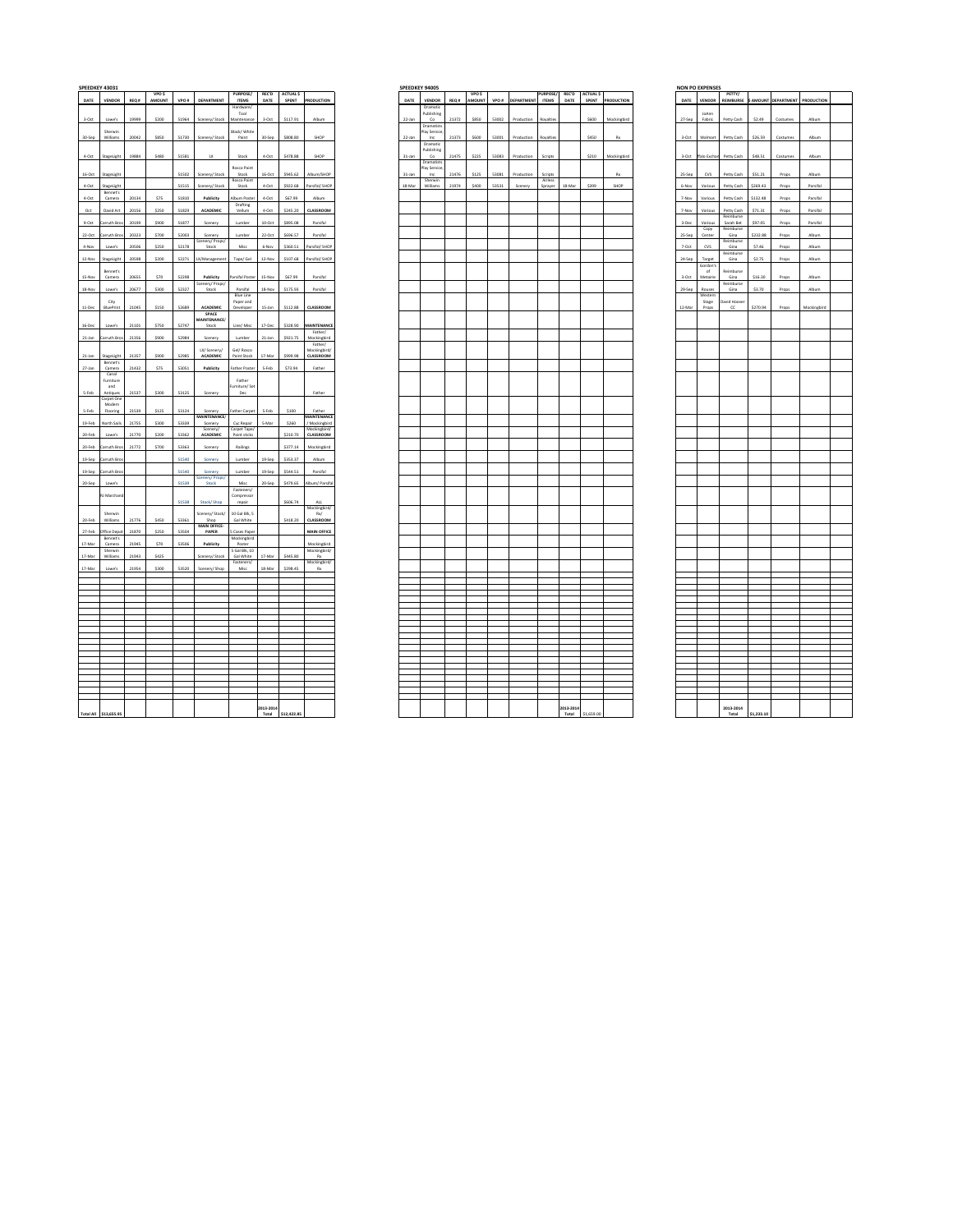| <b>SHOW</b>               | <b>ITEMS</b>                     | <b>QTY</b>                                                                                                                            | <b>PRICE PER</b>                                                                    | <b>TOTAL</b> | PO#   | Vendor                      | Date   | <b>DEPARTMENT</b>        | <b>Requisition #</b> |
|---------------------------|----------------------------------|---------------------------------------------------------------------------------------------------------------------------------------|-------------------------------------------------------------------------------------|--------------|-------|-----------------------------|--------|--------------------------|----------------------|
| Album                     | Lumber                           | 33 1x4x16;<br>12 4x8<br>luan                                                                                                          | 5.29<br>(174.57);<br>14.90<br>(178.80)                                              | \$353.37     | 51540 | Carruth                     | 19-Sep | Scenery                  |                      |
| <b>Parsifal</b>           | Lumber                           | 53 2x4x12;<br>10 4x8<br>$3/4"$ Ply                                                                                                    | 5.37<br>(284.61);<br>25.99<br>(259.90)                                              | \$544.51     | 51540 | Carruth                     | 19-Sep | Scenery                  |                      |
| Album/<br><b>Parsifal</b> | Misc                             |                                                                                                                                       |                                                                                     | \$479.65     | 51539 | Lowe's                      | 20-Sep | Scenery/ Stock           |                      |
| Album                     | Rosco Paint                      |                                                                                                                                       |                                                                                     | \$945.62     | 51502 | Stagelight                  | 16-Oct | Scenery/ Stock           |                      |
| <b>Parsifal</b>           | Rosco Paint                      |                                                                                                                                       |                                                                                     | \$922.68     | 51515 | Stagelight                  | 4-Oct  | Scenery/ Stock           |                      |
| Album/<br><b>Parsifal</b> | Lamps, Cable                     |                                                                                                                                       |                                                                                     | \$478.88     | 51581 | Stagelight                  | 4-Oct  | LX/ Stock                | 19884                |
| <b>ALL</b>                | Tools/<br>Fasteners              |                                                                                                                                       |                                                                                     | \$606.74     |       | <b>RJ</b><br>51538 Marchand |        | Stock/Shop               |                      |
| Album/<br>Parsifal/ ALL   | Black/White<br>Paint             | 30 gal                                                                                                                                | \$26.96                                                                             | \$808.80     | 51730 | Sherwin<br>Williams         | 30-Sep | Stock/Shop               | 20042                |
| Album                     | Hardware/<br>Tool<br>maintenance |                                                                                                                                       |                                                                                     | \$117.91     | 51964 | Lowe's                      | 3-Oct  | Scenery/ Shop            | 19999                |
| <b>Parsifal</b>           | Lumber/Floor<br>(OSB, 2x4)       | 20 4x8<br>3/4" OS;<br>72 2x4x12                                                                                                       | \$24.99;<br>\$5.49                                                                  | \$895.08     | 51877 | Carruth                     | 10-Oct | Scenery                  | 20199                |
| Album                     | Cigarettes and<br>Gum            |                                                                                                                                       |                                                                                     | \$51.21      |       | <b>CVS</b>                  | 25-Sep | Props                    |                      |
| Album                     | Matches                          |                                                                                                                                       |                                                                                     | \$3.70       |       | Rouses                      | 29-Sep | Props                    |                      |
| Album                     | <b>Pillar Candles</b>            |                                                                                                                                       |                                                                                     | \$16.30      |       | Gordon's<br>of<br>Metairie  | 3-Oct  | Props                    |                      |
| Album                     | Cups                             |                                                                                                                                       |                                                                                     | \$2.75       |       | Target                      | 24-Sep | Props                    |                      |
| Album                     | Gum and<br>Cards                 |                                                                                                                                       |                                                                                     | \$7.46       |       | <b>CVS</b>                  | 7-Oct  | Props                    |                      |
| Album                     | Posters                          |                                                                                                                                       |                                                                                     | \$232.88     |       | Copy<br>Center              | 25-Sep | Props                    |                      |
| <b>Parsifal</b>           | Lumber                           | 93 2x4x16                                                                                                                             | \$7.49                                                                              | \$696.57     | 52003 | Carruth<br>Bros             | 22-Oct | Scenery/ Stock           | 20323                |
| Parsifal/<br><b>Stock</b> | Misc                             |                                                                                                                                       |                                                                                     | \$360.51     | 52178 | Lowe's                      | 6-Nov  | Scenery/ Props/<br>Stock | 20506                |
| Parsifal                  | Misc                             |                                                                                                                                       |                                                                                     | \$175.93     | 52327 | Lowe's                      | 18-Nov | Scenery/ Props           | 20677                |
| Parsifal/<br><b>Stock</b> | Gel, Spike<br>Tape               | 1@1/2"<br>Red Spike;<br>1@ 1/2"<br>Yellow<br>Spike; 1@<br>1/2" Silver<br>Spike; 4<br>L200; 2<br>L201; 2<br>L053; 2<br>R353; 4<br>R355 | \$5.36;<br>\$5.36;<br>\$5.36;<br>\$6.20;<br>\$6.20;<br>\$6.20;<br>\$7.00;<br>\$7.00 | \$107.68     | 52271 | Stagelight                  | 12-Nov | Lighting/<br>Management  | 20598                |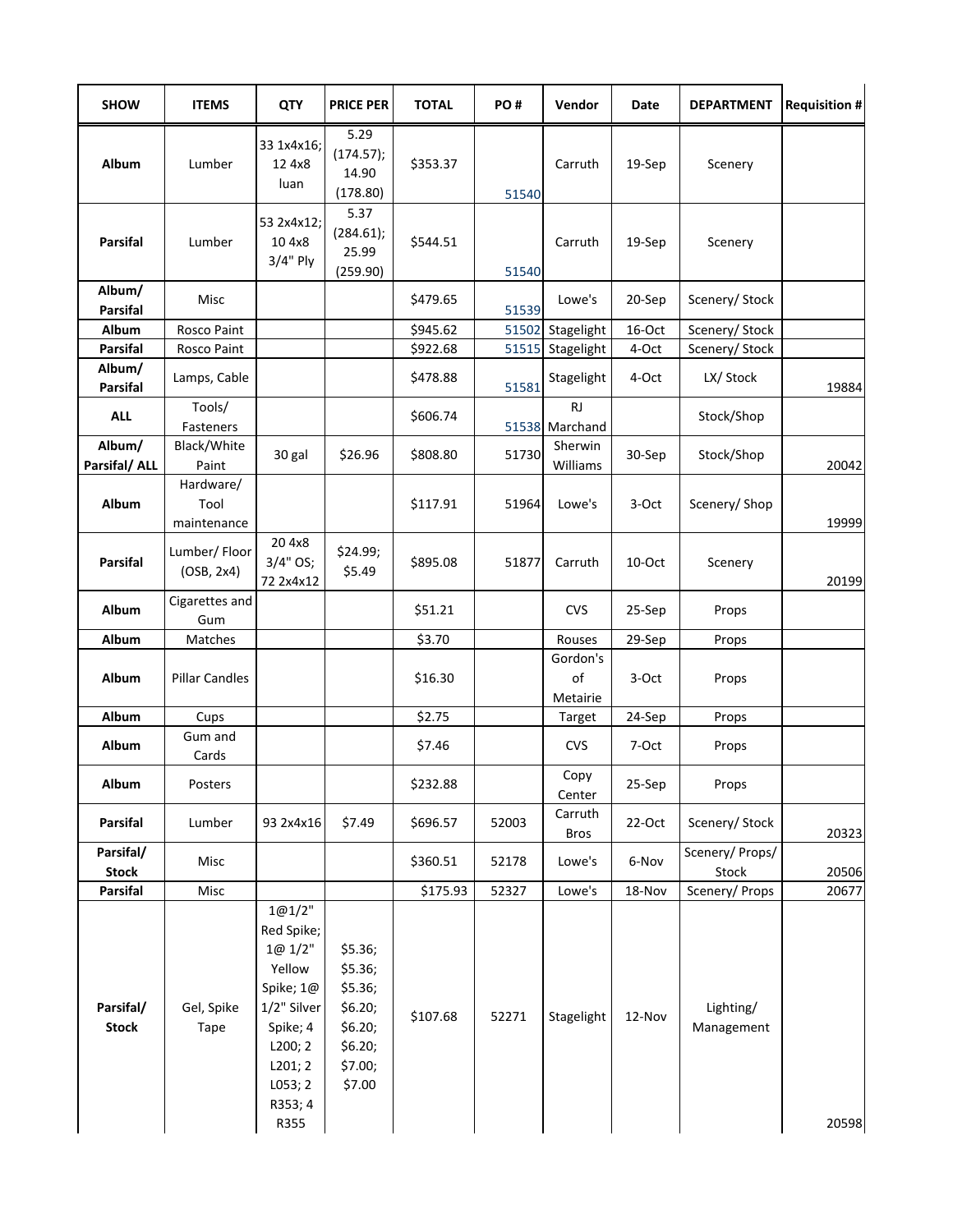| <b>Parsifal</b>    | Props            |              |                          | \$269.43    |       |             | 6-Nov     | Props           |          |
|--------------------|------------------|--------------|--------------------------|-------------|-------|-------------|-----------|-----------------|----------|
| <b>Parsifal</b>    | Props            |              |                          | \$132.48    |       |             | 7-Nov     | Props           |          |
| <b>Parsifal</b>    | Props            |              |                          | \$71.31     |       |             | 7-Nov     | Props           |          |
| <b>Parsifal</b>    | Props (SB)       |              |                          | \$97.05     |       |             | 3-Dec     | Props           |          |
| Shop/Stock/        |                  |              |                          |             |       |             |           | Space           |          |
| Maintenance        | Misc/Line        |              |                          | \$328.90    | 52747 | Lowe's      | 17-Dec    | Maintenance/    |          |
|                    |                  |              |                          |             |       |             |           | Stock           | 21101    |
|                    | <b>Blue Line</b> |              |                          |             |       | City        |           | Classroom       |          |
| Design Lab         | Paper/           |              |                          | \$112.88    | 52689 | Blueprint   | $15$ -Jan | <b>Blueline</b> |          |
|                    | Developer        |              |                          |             |       |             |           | Supplies        | 21045    |
|                    |                  |              | semester                 | \$8,820.28  |       |             |           |                 |          |
|                    |                  |              | <b>TOTAL</b>             |             |       |             |           |                 |          |
| Father/            | Lumber           |              |                          | \$921.75    | 52984 | Carruth     |           | Scenery         |          |
| Mockingbird        |                  |              |                          |             |       |             |           |                 | 21356    |
| Mockingbird/       | Gel/ Paint       |              |                          |             | 52985 | Stagelight  |           | LX/Stock        |          |
| <b>Paint Class</b> |                  |              |                          |             |       |             |           |                 | 21357    |
|                    |                  |              |                          |             |       | Canal       |           |                 |          |
| <b>Father</b>      | Furniture        |              |                          | \$260.00    | 53125 | Furniture   |           | Scenery         |          |
|                    |                  |              |                          |             |       | Liq         |           |                 | 21537    |
| Father             | Carpet           |              |                          | \$100.00    | 53124 | Carpet      | 5-Feb     | Scenery         |          |
| Mockingbird/       | Carpet Tape,     |              |                          |             |       | One         |           |                 | 21539    |
| <b>Paint Class</b> | Dowel, etc       |              |                          | \$210.70    | 53362 | Lowe's      | 25-Feb    | Scenery/ Class  | 21770    |
|                    | Lumber,          |              |                          |             |       |             |           |                 |          |
| Mockingbird        | Railings         |              |                          | \$377.14    | 53363 | Carruth     | 25-Feb    | Scenery         | 21772    |
|                    |                  | 10 Gal Blk,  |                          |             |       |             |           |                 |          |
| Mockingbird/       | Paint            | 5 Gal        | 29.72/ Gal               | \$418.20    | 53361 | Sherwin     | 24-Feb    | Scenery/ Stock  |          |
| <b>Paint Class</b> |                  | White        |                          |             |       | Williams    |           |                 | 21776    |
| Mockingbird/       |                  | 15 Gal       |                          |             |       | Sherwin     |           |                 |          |
| <b>Paint Class</b> | Paint            | White        | 29.72/ Gal               | \$448.20    | 53522 | Williams    | 17-Mar    | Scenery/ Class  | 21943    |
|                    |                  |              |                          |             |       | Sherwin     |           |                 |          |
| <b>ALL</b>         | Paint Sprayer    | $\mathbf{1}$ |                          | \$399.00    | 53531 | Williams    | 18-Mar    | Shop            | 21974    |
| Mockingbird        | Misc             |              |                          | \$298.45    | 53520 | Lowe's      | 18-Mar    | Scenery/ Props  | 21954    |
| Mockingbird        | Cyc Repair       | 1            |                          | \$260.00    | 53339 | North Sails | 5-Mar     | Scenery         |          |
|                    |                  |              |                          |             |       |             |           |                 | 21755    |
|                    |                  |              |                          |             |       |             |           |                 |          |
|                    |                  |              |                          |             |       |             |           |                 |          |
|                    |                  |              |                          |             |       |             |           |                 |          |
|                    |                  |              |                          |             |       |             |           |                 |          |
|                    |                  |              |                          |             |       |             |           |                 |          |
|                    |                  |              |                          |             |       |             |           |                 |          |
|                    |                  |              |                          |             |       |             |           |                 |          |
|                    |                  |              |                          |             |       |             |           |                 |          |
|                    |                  |              |                          |             |       |             |           |                 |          |
|                    |                  |              |                          |             |       |             |           |                 |          |
|                    |                  |              |                          |             |       |             |           |                 |          |
|                    |                  |              | semester<br><b>TOTAL</b> | \$3,693.44  |       |             |           |                 |          |
|                    |                  |              |                          |             |       |             |           | <b>Total</b>    |          |
|                    |                  |              | <b>SCHOOL</b>            |             |       |             |           | Production      |          |
|                    |                  |              | <b>YEAR</b>              | \$12,513.72 |       |             |           | <b>Budget</b>   | \$986.28 |
|                    |                  |              | <b>TOTAL</b>             |             |       |             |           | Remainder       |          |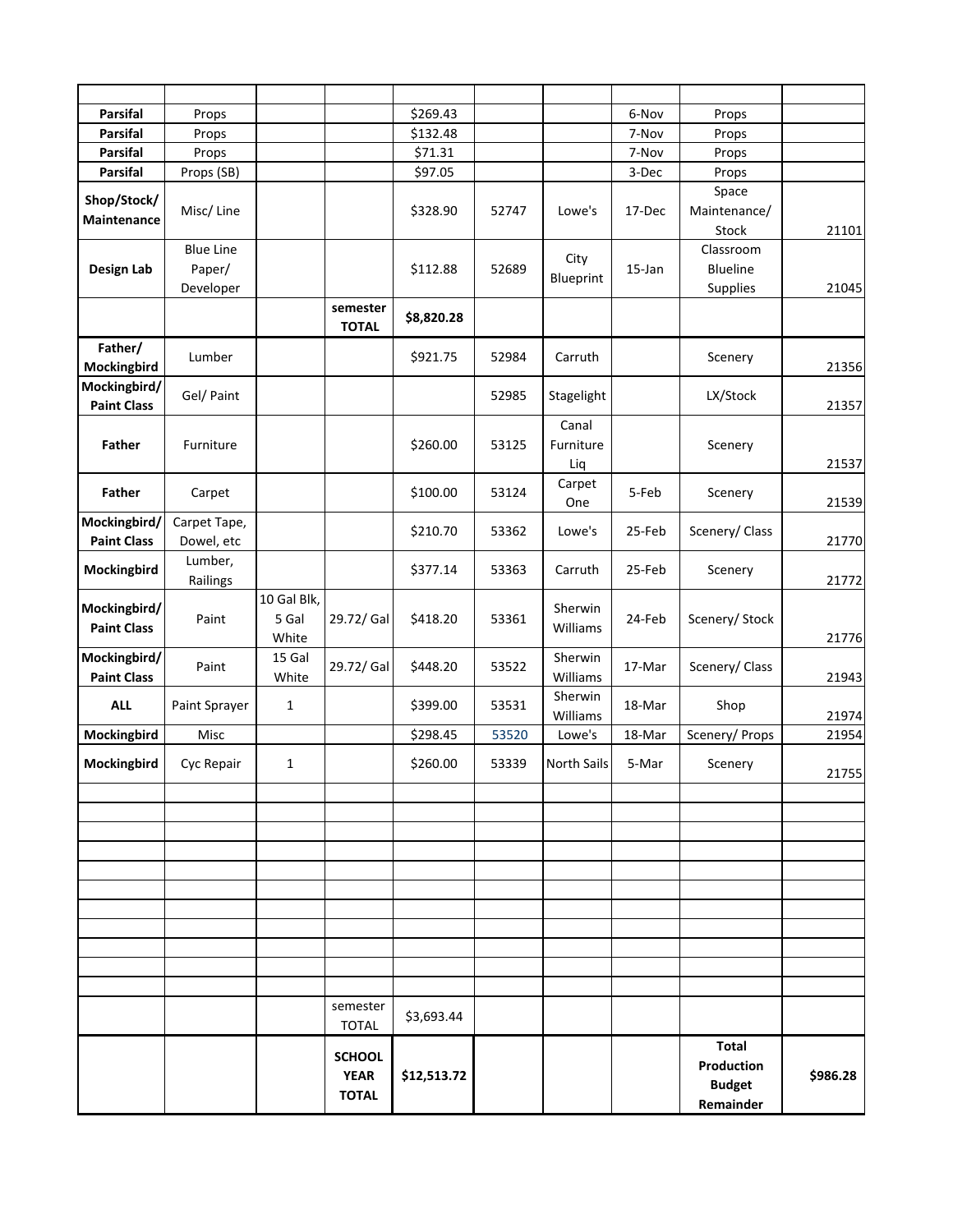|                                            |                               |                |                  |              |       |                      |                    |                          |                      | Pmt          |
|--------------------------------------------|-------------------------------|----------------|------------------|--------------|-------|----------------------|--------------------|--------------------------|----------------------|--------------|
| <b>SHOW</b>                                | <b>ITEMS</b>                  | QTY            | <b>PRICE PER</b> | <b>TOTAL</b> | PO#   | Vendor               | Date               | <b>DEPARTMENT</b>        | <b>Requisition #</b> | Method       |
|                                            |                               |                |                  |              |       | <b>RJ</b>            |                    | Shop/Safety              |                      |              |
| <b>NAST</b>                                | fall harnesses                | $\overline{2}$ | \$105.12         | \$210.24     | 55436 | Marchand             | 8.22.14            | Equip<br>Costume/ Scenic | 23999                | 43031        |
| <b>Bengal Tiger</b>                        | Misc                          |                |                  | \$492.86     | 55492 | Lowe's               | 9.8.14             | Shop                     | 24048                | 94005        |
|                                            | <b>Black and</b>              |                |                  |              |       | Sherwin              |                    |                          |                      |              |
| <b>Bengal Tiger</b>                        | <b>White Paint</b>            | 10g ea         | 29.72            | \$566.80     | 55520 | Williams             | 8.29.14            | Scenery/Shop             | 24080                | 43031        |
|                                            |                               | 100 1x4, 5     | 5.29,            |              |       |                      |                    |                          |                      |              |
| <b>Bengal Tiger</b>                        | Lumber                        | 4x8 Birch      | 31.08            | \$684.42     | 55554 | Carruth              | 9.05.14            | Scenery                  | 24111                | 43031        |
| <b>Bengal Tiger</b>                        | Fabric?                       | 5              | 8.25             | \$41.25      | 55611 | Thai Silks           | 9.08.14            | Costumes                 | 24184                | 43031        |
| <b>Bengal Tiger</b>                        | costumes                      |                |                  | \$164.96     |       | Hancock              |                    | Costumes                 |                      | card         |
|                                            |                               |                |                  |              |       | militaryclot         |                    |                          |                      |              |
| <b>Bengal Tiger</b>                        | costumes                      |                |                  | \$616.57     |       | hing.com             |                    | Costumes                 |                      | card         |
|                                            |                               |                |                  |              |       | military             |                    |                          |                      |              |
|                                            |                               |                |                  | \$229.74     |       | surplus<br>world.com |                    |                          |                      |              |
| <b>Bengal Tiger</b><br><b>Bengal Tiger</b> | costumes<br>costumes          |                |                  | \$94.95      |       | <b>Stein Mart</b>    |                    | Props<br>Costumes        |                      | card<br>card |
| <b>Bengal Tiger</b>                        | costumes                      |                |                  | \$116.97     |       | K&G                  |                    | Costumes                 |                      | card         |
| <b>Main Office</b>                         | copier staples                |                |                  | \$39.95      | 55694 | Multitech            | 9.12.14            | Main Office              | 24280                | 43031        |
|                                            | misc office                   |                |                  |              |       | Office               |                    |                          |                      |              |
| <b>Main Office</b>                         | supplies                      |                |                  | \$316.39     | 55734 | Depot                | 9.15.14            | Main Office              | 24313                | 94005        |
|                                            |                               |                |                  |              |       | Uniform              |                    |                          |                      |              |
|                                            | Bengal Tiger   3 pocket cargo | $\mathbf{1}$   | \$11.99          | \$18.98      |       | Advantage            | 9.16.14            | Costumes                 |                      | card         |
|                                            | Blood                         |                |                  |              |       |                      |                    |                          |                      |              |
| <b>Bengal Tiger</b>                        | Ingredients                   |                |                  | \$42.36      |       | Rouse's              | 9.17.14            | Costumes                 |                      | Petty        |
|                                            |                               |                |                  |              |       | Unique               |                    |                          |                      |              |
| <b>Bengal Tiger</b>                        | Hijab                         |                |                  | \$16.49      |       | Hijabs               | 9.15.14            | Costumes                 |                      | card         |
| <b>Bengal Tiger</b>                        | Food coloring                 | 6              | \$6.85           | \$51.04      |       | Amazon<br>Historical | 9.15.14            | Costumes                 |                      | card         |
| <b>Bengal Tiger</b>                        | Mustache                      | $\mathbf{1}$   | \$10.95          | \$18.90      |       | Emporium             | 9.16.14            | Costumes                 |                      | card         |
| <b>Bengal Tiger</b>                        | Male wig                      |                |                  | \$17.21      |       | Tmart                | 9.16.14            | Costumes                 |                      | card         |
|                                            | Rebar, Ply,                   |                |                  |              |       |                      |                    |                          |                      |              |
| <b>Bengal Tiger</b>                        | paint, etc                    |                |                  | \$404.80     | 55783 | Lowe's               | 9.18.14            | Scenery/ Props           | 24363                | 94005        |
| <b>Bengal Tiger</b>                        | Pants                         |                |                  | \$59.98      |       | Stein Mart           | 9.17.14            | Costumes                 |                      | card         |
| <b>Bengal Tiger</b>                        | Shoes                         |                |                  | \$64.98      |       | Payless              | 9.17.14            | Costumes                 |                      | card         |
| <b>Bengal Tiger</b>                        | Pants, etc                    |                |                  | \$14.79      |       | Goodwill             | 9.17.14            | Costumes                 |                      | card         |
|                                            |                               |                |                  |              |       |                      |                    |                          |                      |              |
|                                            |                               |                |                  |              |       |                      |                    |                          |                      | Petty/       |
| <b>Bengal Tiger</b>                        | Props<br><b>ACII Foam</b>     |                |                  | \$479.00     |       | misc                 |                    | Props                    |                      | Sarah Beth   |
| <b>Bengal Tiger</b>                        | Board                         | 46             | \$14.72          | \$679.88     | 55744 | <b>RSG</b>           | 9.15.14            | Scenery                  | 24326                | 94005        |
|                                            |                               |                |                  |              |       |                      |                    |                          |                      |              |
|                                            |                               |                |                  |              |       | <b>Best Rubber</b>   |                    |                          |                      |              |
| <b>Bengal Tiger</b>                        | rubber mulch                  | a TON          |                  | \$486.45     |       | Mulch                | 9.16.14            | Scenery                  |                      | card         |
| <b>Bengal Tiger</b>                        | misc                          |                |                  | \$405.72     | 55956 | Lowe's               | 9.29.14            | Scenery/ Lights          | 24539                | 43031        |
| <b>Bengal Tiger</b>                        | misc                          |                |                  | \$179.34     | 56001 | Lowe's               | 10.2.14            | Scenery/Lights           | 24588                | 43031        |
|                                            |                               |                |                  |              |       |                      |                    | Costumes/                |                      |              |
| <b>Bengal Tiger</b>                        | misc                          |                |                  | \$25.57      |       | Walgreens            | 10.2.14            | Makeup                   |                      | Tony         |
|                                            |                               |                |                  | \$14.17      |       |                      |                    | Costumes/<br>Blood       |                      |              |
| <b>Bengal Tiger</b><br><b>Bengal Tiger</b> | misc<br>misc                  |                |                  | \$116.31     |       | Rouses<br>Kmart      | 10.2.14<br>10.2.14 | Costumes                 |                      | Tony<br>Tony |
| <b>Bengal Tiger</b>                        | misc                          |                |                  | \$34.29      |       | Walgreens            | 9.26.14            | Costumes                 |                      | Tony         |
|                                            |                               |                |                  |              |       |                      |                    | Costumes/                |                      |              |
| <b>Bengal Tiger</b>                        | misc                          |                |                  | \$23.03      |       | Rouse's              | 9.26.14            | Blood                    |                      | Tony         |
|                                            |                               |                |                  |              |       |                      |                    | Costumes/                |                      |              |
| <b>Bengal Tiger</b>                        | misc                          |                |                  | \$22.16      |       | Rouse's              | 9.26.14            | Blood                    |                      | Tony         |
|                                            |                               |                |                  |              |       |                      |                    | Costumes/                |                      |              |
| <b>Bengal Tiger</b>                        | misc                          |                |                  | \$29.85      |       | Rouse's              |                    | Blood                    |                      | Tony         |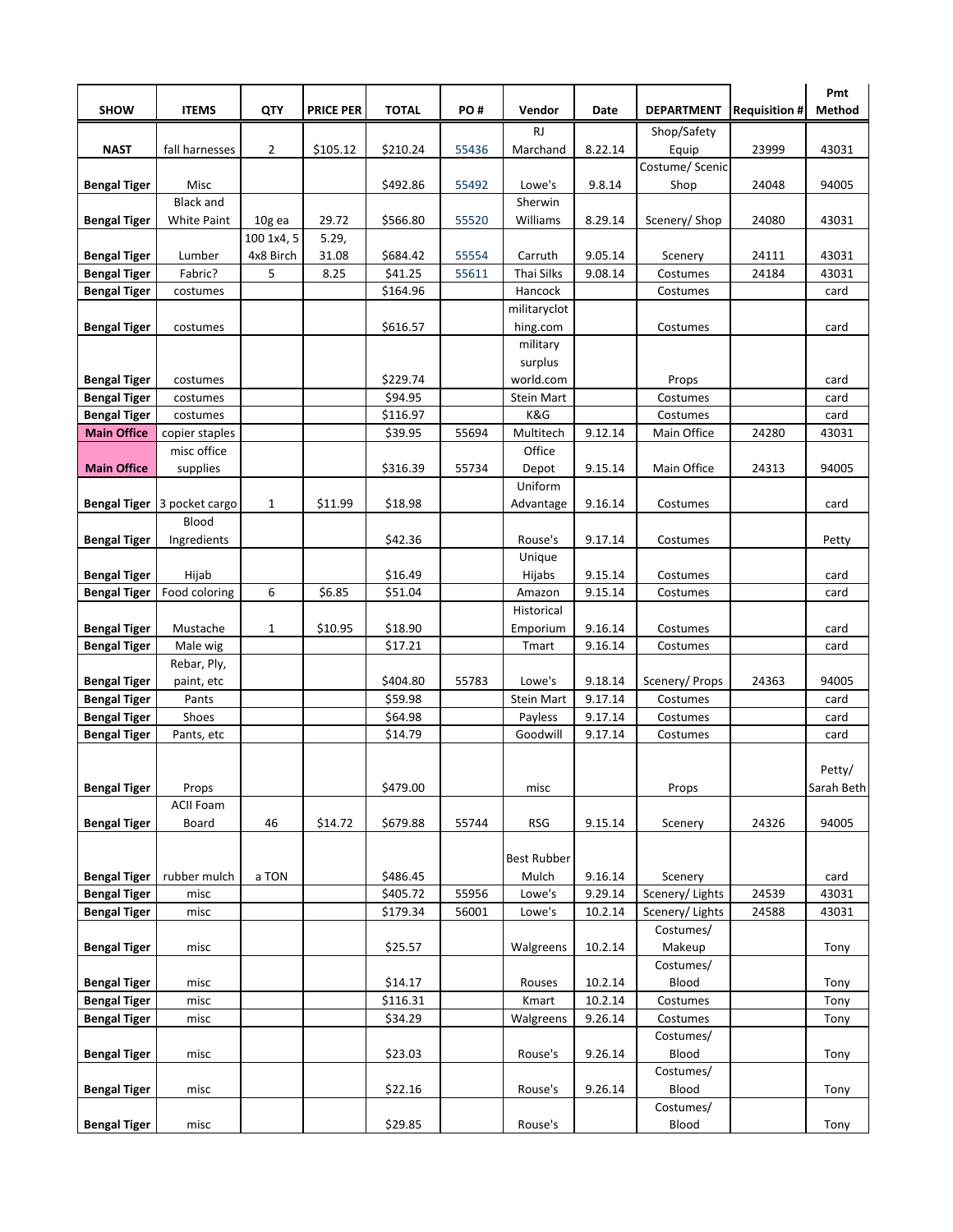|                     |                 |                |          |                    |       | Bennet's              |          |                      |       |              |
|---------------------|-----------------|----------------|----------|--------------------|-------|-----------------------|----------|----------------------|-------|--------------|
| <b>Bengal Tiger</b> | Lobby Poster    |                |          | \$67.99            | 55988 | Camera                |          | Publicity/FOH        |       | 43031        |
|                     |                 | 35 2x4; 20     | 5.66;    |                    |       |                       |          |                      |       |              |
|                     |                 | 3/4" ply;      | 34.73;   |                    |       |                       |          |                      |       |              |
| Hamlet              | lumber          | 1rl v20        | 72.75    | \$965.31           | 56106 | Carruth               | 10.9.14  | Scenery              | 24700 | 43031        |
|                     | water color     |                |          |                    |       |                       |          |                      |       |              |
| Hamlet              | pencil          |                |          | \$72.35            |       | Amazon                | 10.19.14 | Costumes             |       | Tony         |
| Hamlet              | eye patches     |                |          | \$10.96            |       | Amazon                | 10.17.14 | Costumes             |       | Tony         |
|                     |                 |                |          |                    |       |                       |          |                      |       |              |
|                     | singer reverse  |                |          |                    |       | Sewing                |          |                      |       |              |
| Hamlet              | lever           |                |          | \$15.82            |       | Parts Online          | 10.13.14 | Costume Shop         |       | card         |
| Hamlet              | Gas Masks       | 8              | \$12.99  | \$127.90           |       | <b>CH Kadels</b>      | 10.17.14 | Costumes             |       | card         |
|                     | lights,         |                |          |                    |       |                       |          |                      |       |              |
| Hamlet              | fasteners       |                |          | \$497.79           | 56169 | Lowe's                | 10.22.14 | Scenery/Lights       | 24778 | 43031        |
|                     |                 |                |          |                    |       | Candy                 |          |                      |       |              |
|                     |                 |                | \$34.99, |                    |       | Apple                 |          |                      |       |              |
| Hamlet              | crowns          | $\overline{2}$ | \$35.99  | \$84.97            |       | Costumes              |          | Costumes             |       | card         |
| Hamlet              | hair color      |                |          | \$24.51            |       | Amazon                | 10.21.14 | Costumes             |       | Tony         |
|                     |                 |                |          |                    |       | Bennet's              |          |                      |       |              |
| Hamlet              | Lobby Poster    | $\mathbf{1}$   |          | \$67.99            | 56526 | Camera                | 11.12.14 | Publicity/FOH        |       | 43031        |
|                     |                 |                |          |                    |       |                       |          |                      |       |              |
|                     |                 |                |          |                    |       | Educator              |          |                      |       |              |
| <b>Bengal Tiger</b> | Red Tempra      | $\overline{2}$ | \$2.49   | \$4.98             |       | Inc.                  | 9.22.14  | Costumes/FX          |       | Card         |
|                     |                 |                |          |                    |       |                       |          |                      |       |              |
|                     |                 |                |          |                    |       | Frank's               |          |                      |       |              |
|                     |                 |                |          |                    |       | Cane and              |          |                      |       |              |
| <b>Bengal Tiger</b> | Rattan          | 75             | \$10.75  | \$994.12           |       | <b>Rush Supply</b>    | 9.23.14  | Scenery              |       | Card         |
|                     |                 |                |          |                    |       | Barre                 |          |                      |       |              |
|                     |                 |                |          |                    |       | Army/Navy             |          |                      |       |              |
| <b>Bengal Tiger</b> | <b>Boxers</b>   | $\mathbf{1}$   | \$5.49   | \$27.93            |       | Store                 | 9.19.14  | Costumes             |       | Card         |
|                     |                 |                |          |                    |       | Barre                 |          |                      |       |              |
|                     |                 |                |          |                    |       | Army/Navy             |          |                      |       |              |
| <b>Bengal Tiger</b> | <b>Boxers</b>   | 1              | \$5.49   | \$42.93            |       | Store                 | 9.27.14  | Costumes             |       | Card         |
| Hamlet              | Muslin          | 20 yd          | \$7.30   | \$171.50           |       | <b>BMI Supply</b>     | 10.22.14 | Scenery              |       | Card         |
| Hamlet              | shoes           |                |          | \$40.50            |       | Toms                  | 10.22.14 | Costumes             |       | Card         |
|                     |                 |                |          |                    |       | Uniforms              |          |                      |       |              |
|                     |                 |                |          |                    |       | and                   |          |                      |       |              |
|                     |                 |                |          |                    |       | Accessories           |          |                      |       |              |
| <b>Hamlet</b>       | shirt           |                |          | \$22.11            |       | Warehouse             | 10.25.14 | Costumes             |       | Card         |
|                     |                 |                |          |                    |       |                       |          |                      |       |              |
| Hamlet              | safe step soles |                |          | \$44.73            |       | Payless               | 10.28.14 | Costumes             |       | Card         |
| Hamlet              |                 |                |          | \$20.40            |       | Open Sky              |          | Costumes             |       | Card         |
| Hamlet              | dye             |                |          | \$69.67<br>\$22.86 |       | JoAnn                 | 9.26.14  | Costumes             |       | Card         |
| <b>Bengal Tiger</b> |                 |                |          |                    |       | Walgreens             |          | Costumes             |       | Tony         |
| <b>Bengal Tiger</b> |                 |                |          | \$29.85            |       | Rouses                |          | Costumes             |       | Tony         |
| Hamlet<br>Hamlet    |                 |                |          | \$44.03            |       | Goodwill              |          | Costumes             |       | Tony         |
|                     |                 |                |          | \$99.53            |       | Goodwill<br>Walgreens |          | Costumes             |       | Tony         |
| Hamlet<br>Hamlet    |                 |                |          | \$7.62<br>\$25.15  |       | Rouses                |          | Costumes<br>Costumes |       | Tony         |
|                     |                 |                |          |                    |       |                       |          |                      |       | Tony         |
|                     |                 |                |          |                    |       | Army<br>Surplus       |          |                      |       |              |
|                     |                 |                |          | \$50.03            |       | World                 |          |                      |       |              |
| Hamlet<br>Hamlet    |                 |                |          | \$62.03            |       | Kmart                 |          | Costumes<br>Costumes |       | Tony<br>Tony |
| Hamlet              | masks           |                |          | \$31.39            |       |                       |          | Costumes             |       | Tony         |
| Hamlet              |                 |                |          | \$21.09            |       | Party City<br>Amazon  |          | Costumes             |       |              |
| Hamlet              |                 |                |          | \$11.89            |       |                       |          | Costumes             |       | Tony         |
|                     |                 |                |          |                    |       | Amazon                |          |                      |       | Tony         |
|                     |                 |                |          |                    | 56413 |                       |          |                      | 25027 | 43031        |
| Hamlet              | casters         |                |          | \$207.53           |       | Lowe's                | 11.4.14  | Scenery/Shop         |       |              |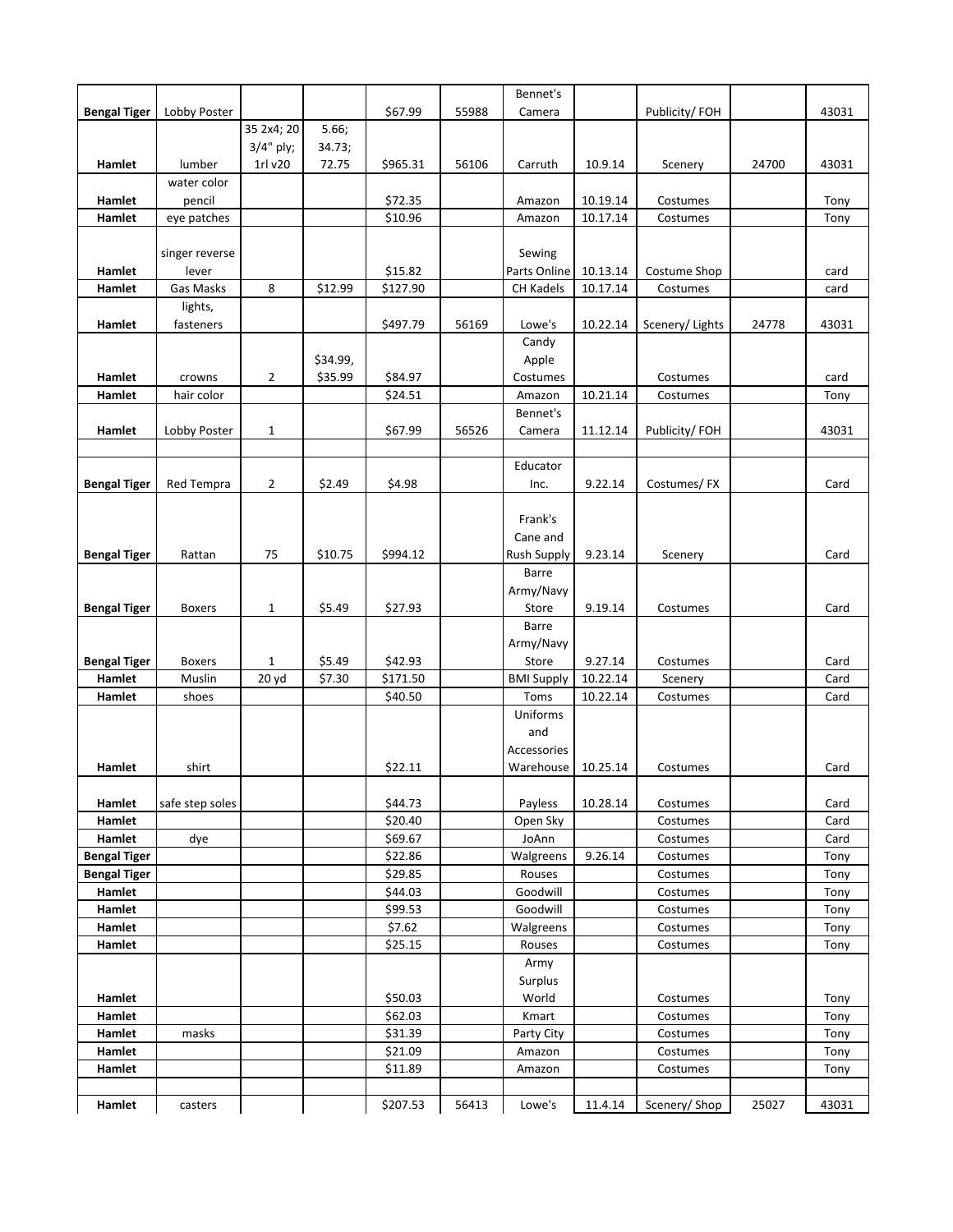|                    |                      |       |               |             |       | Sherwin           |         |               |            |       |
|--------------------|----------------------|-------|---------------|-------------|-------|-------------------|---------|---------------|------------|-------|
| Hamlet             | flat black           |       |               | \$404.40    | 56415 | Williams          | 11.4.14 | Scenery/Shop  | 25045      | 43031 |
|                    |                      |       |               |             |       | Office            |         |               |            |       |
| <b>Office</b>      | black ink            |       |               | \$24.29     | 56740 | Depot             | 12.3.14 | Main Office   | 25362      | 43031 |
|                    |                      |       |               |             |       |                   |         |               |            |       |
|                    |                      |       |               |             |       |                   |         |               |            |       |
|                    |                      |       | semester      |             |       |                   |         |               |            |       |
|                    |                      |       | <b>TOTAL</b>  | \$11,196.55 |       |                   |         |               |            |       |
|                    |                      |       |               |             |       |                   |         |               |            |       |
| Melancholy         | Paint                |       |               | \$864.90    | 56983 | Stagelight        | 1.13.15 | Scenery/ Shop | 25605      | 43031 |
|                    | misc office          |       |               |             |       | Office            |         |               |            |       |
| <b>Main Office</b> | supplies             |       |               | \$263.56    | 57034 | Depot             | 1.12.13 | Main Office   | 25669      | 43031 |
|                    |                      |       |               |             |       | City              |         | Classrooms/   |            |       |
| Class              | <b>Vellum Prints</b> |       |               | \$100.50    | 57052 | Blueprint         | 1.13.15 | Shop          | 25695      | 43031 |
| Melancholy         | Tape/Lamps           |       |               | \$941.66    | 57053 | Stagelight        | 1.13.15 | LX/Shop/Stock | 25696      | 43031 |
|                    | Model                |       |               |             |       |                   |         |               |            |       |
| <b>Bengal Tour</b> | supplies             |       |               | \$79.83     | 57110 | David Art         | 1.16.15 | Shop/Model    | 25764      | 43031 |
| Melancholy         | Steel                |       |               | \$994.00    | 57154 | Melco Steel       | 1.20.15 | Scenery       | 25809      | 43031 |
| Melancholy         | <b>Shielding Gas</b> | 1 cyl |               | \$79.00     | 57242 | AirGas            | 1.27.15 | Scenery/ Shop | 25908      | 43031 |
| Melancholy         | Lumber               |       |               | \$873.76    | 57242 | Carruth           | 1.19.15 | Scenery/ Shop | 25939      | 43031 |
| Melancholy         | Misc                 |       |               | \$302.98    | 57310 | Lowe's            | 2.2.15  | Scenery/Shop  | 25974      | 43031 |
|                    |                      |       |               |             |       | Samuel            |         |               |            |       |
| Melancholy         | Royalties            |       |               | \$750.00    | 57276 | French            |         | Scripts       |            | 43031 |
| Melancholy         | Misc                 |       |               | \$393.42    | 57374 | Lowe's            | 2.5.15  | Scenery/ Shop | 26041      | 43031 |
| <b>Main Office</b> | Vacuum               |       |               | \$66.49     | 57425 | Lowe's            | 2.10.15 | Main Office   | 26104      | 43031 |
| Melancholy         | Gap-It               |       |               | \$307.90    | 57425 | <b>Helm Paint</b> | 2.11.15 | Scenery       | 26143      | 43031 |
|                    |                      |       |               |             |       |                   |         | Lighting/     |            |       |
| <b>Bengal Tour</b> | Gel/Tape             |       |               | \$96.09     | 57478 | Stagelight        | 2.12.15 | Management    | 26164      | 43031 |
| Melancholy         | Props                |       |               | \$138.93    |       | Various           |         | Props         |            | Diane |
|                    |                      |       |               |             |       | Sherwin           |         |               |            |       |
| <b>Misanthrope</b> | flat black           |       |               |             | 57720 | Williams          |         | Scenery/Shop  | 26429      | 43031 |
|                    |                      |       |               |             |       |                   |         |               |            |       |
|                    |                      |       |               |             |       |                   |         |               |            |       |
|                    |                      |       |               |             |       |                   |         |               |            |       |
|                    |                      |       |               |             |       |                   |         |               |            |       |
|                    |                      |       |               |             |       |                   |         |               |            |       |
|                    |                      |       | semester      |             |       |                   |         |               |            |       |
|                    |                      |       | <b>TOTAL</b>  | \$6,253.02  |       |                   |         |               |            |       |
|                    |                      |       |               |             |       |                   |         | <b>Total</b>  |            |       |
|                    |                      |       | <b>SCHOOL</b> |             |       |                   |         | Production    |            |       |
|                    |                      |       | <b>YEAR</b>   |             |       |                   |         | <b>Budget</b> |            |       |
|                    |                      |       | <b>TOTAL</b>  | \$17,449.57 |       |                   |         | Remainder     | \$2.550.43 |       |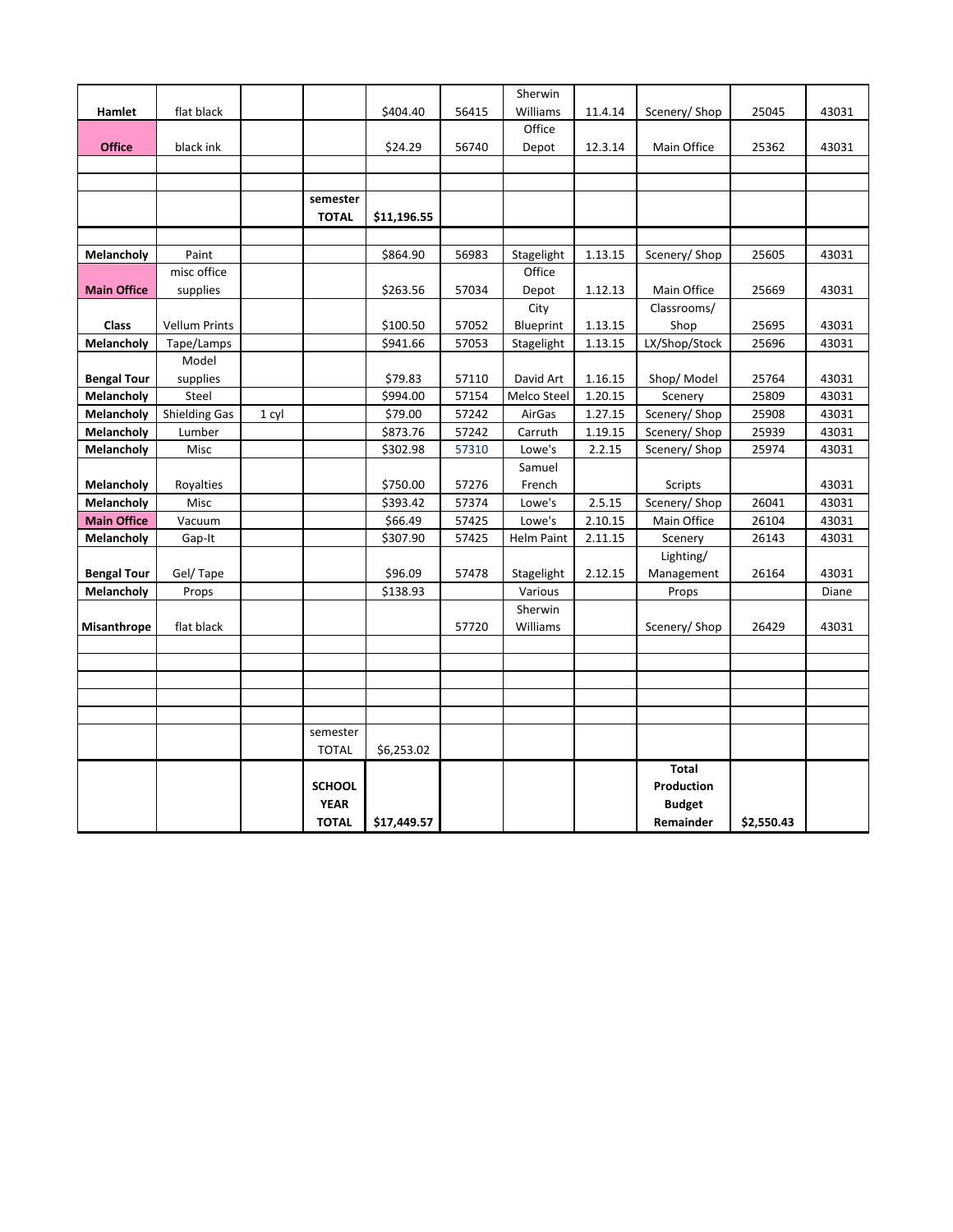|                          | SPEEDKEY 43031      |                                |                |                |                   |                        |          |                 |                  |         | SPEEDKEY 94005 |       |       |       |                                                 |          |         |               |                       |                    | <b>NON PO EXPENSES</b>     |              |                     |                                            |                                       |
|--------------------------|---------------------|--------------------------------|----------------|----------------|-------------------|------------------------|----------|-----------------|------------------|---------|----------------|-------|-------|-------|-------------------------------------------------|----------|---------|---------------|-----------------------|--------------------|----------------------------|--------------|---------------------|--------------------------------------------|---------------------------------------|
|                          |                     |                                | <b>VPO S</b>   |                |                   | <b>PURPOSE/</b>        |          | REC'D ACTUAL \$ |                  |         |                |       | VPO S |       |                                                 | PURPOSE! |         | REC'D ACTUALS |                       |                    |                            | PETTY/       |                     |                                            |                                       |
| DATE                     | VENDOR REQ#         |                                | AMOUNT         |                | VPO # DEPARTMENT  | <b>ITEMS</b>           | DATE     |                 | SPENT PRODUCTION | DATE    | VENDOR         |       |       |       | REQ.# AMOUNT VPO.# DEPARTMENT ITEMS<br>Scenery/ |          |         |               | DATE SPENT PRODUCTION | DATE               | VENDOR                     |              |                     | REIMBURSE \$ AMOUNT DEPARTMENT PRODUCTIO   |                                       |
|                          |                     |                                |                |                | Shop/ Safety      | 2 Fall                 |          |                 |                  |         |                |       |       |       | Costume/                                        |          |         |               |                       |                    |                            |              |                     |                                            |                                       |
|                          | 8.22.14 RJ Marchand | 23999                          | \$200          | 55436          | Equipment         | Harnesses              | 8.22.14  | \$210.14        | NAST             | 8.27.14 | Lowe's         | 24048 | 5700  | 55492 | Shop                                            | Misc     | 9.08.14 | \$492.86      | Tiger                 |                    | Hancock                    | card         | \$164.96            | Costumes                                   | Bengal Tiger                          |
| Young's Dry              |                     | 23897                          | \$200          | 55333          |                   |                        |          |                 |                  | 9.15.14 | Office         | 24313 | \$325 | 55734 | Main Office                                     | mise     |         | \$316.39      |                       |                    | militarycloth              |              | \$616.57            |                                            |                                       |
| Cleaners                 |                     |                                |                |                | Costumes          |                        |          |                 |                  |         | Depot          |       |       |       |                                                 |          |         |               |                       |                    | ng.com<br>military         | card         |                     | Costumes                                   | Bengal Tiger                          |
|                          |                     |                                |                |                |                   |                        |          |                 |                  |         |                |       |       |       | Scenery/                                        |          |         |               |                       |                    | surplus                    |              |                     |                                            |                                       |
|                          |                     |                                |                |                |                   |                        |          |                 |                  | 9.18.14 | Lowe's         | 24363 | \$250 | 55783 | Props                                           | misc     | 9.18.14 | \$405         | Tiger                 |                    | world.com                  | card         | \$229.74            | Props                                      | Bengal Tiger                          |
| Sherwin                  |                     |                                |                |                |                   |                        |          |                 |                  |         |                |       |       |       |                                                 | foam     |         |               |                       |                    |                            |              |                     |                                            | Bengal Tiger                          |
| Williams                 |                     | 24080<br>9.03.14 Carruth 24111 | \$600<br>\$700 | 55520<br>55554 | Shop<br>Scenery   | Paint<br>Lumber        | 8.29.14  | \$566.80        | Bengal Tiger     | 9.15.14 | RSG            | 24326 | \$700 | 55744 | Scenery                                         | board    | 9.28.14 | \$679.88      | Tiger                 |                    | Stein Mart<br>K&G          | card<br>card | \$94.95             | Costumes<br>\$116.97 Costumes Bengal Tiger |                                       |
|                          |                     |                                |                |                |                   |                        |          |                 |                  |         |                |       |       |       |                                                 |          |         |               |                       |                    | <b>Heiferm</b>             |              |                     |                                            |                                       |
| Thai Silks               |                     | 24184                          | \$200          | 55611          | Costumes          | Fabric                 | 9.12.14  | \$41.25         | Bengal Tiger     |         |                |       |       |       |                                                 |          |         |               |                       | 9.16.14            | Advantage                  | card         | \$11.99             | Costumes                                   | Bengal Tiger                          |
|                          |                     | 9.12.14 Multitech 24280        | \$40           |                | 55694 Main Office | copier staples 9.15.14 |          | \$39.95         | NAST             |         |                |       |       |       |                                                 |          |         |               |                       | 9.17.14            | Rouse's                    | Tony         | \$42.36             | Costumes Bengal Tiger                      |                                       |
| Lowe's                   |                     | 24539                          | sann           | 55956          | Scenery/Lights    | x-mas lights           | 9.29.14  | \$405.72        | Bengal Tiger     |         |                |       |       |       |                                                 |          |         |               |                       | 91514              | Unique<br>Hilabs           | card         | \$16.49             | Costumes                                   | Bengal Tiger                          |
|                          |                     |                                |                |                |                   | x-mas lights           |          |                 |                  |         |                |       |       |       |                                                 |          |         |               |                       |                    |                            |              |                     |                                            |                                       |
|                          |                     |                                |                |                |                   | hanging                |          |                 |                  |         |                |       |       |       |                                                 |          |         |               |                       |                    |                            |              |                     |                                            |                                       |
| 10.2.14<br>Lowe's        |                     | 24588                          | \$250          | 56001          | Scenery/Lights    | hardware               | 10.2.14  | \$179.34        | Bengal Tiger     |         |                |       |       |       |                                                 |          |         |               |                       | 9.15.14            | Amazon                     | card         | \$51.04             | Costumes                                   | Bengal Tiger                          |
| Bennet's                 |                     |                                | \$100          | 55988          | Publicity/FOH     | Lobby Poste            | 10.1.14  | \$67.99         | Bengal Tiger     |         |                |       |       |       |                                                 |          |         |               |                       | 9.16.14            | Historical<br>Emporium     | card         | \$10.95             | Costumes                                   | Bengal Tiger                          |
| 10.9.12<br>Carruth 24700 |                     |                                | \$980          | 56106          | Scenery           | Lumber                 | 10.13.14 | \$965.31        | Hamlet           |         |                |       |       |       |                                                 |          |         |               |                       | 9.16.14            | Tmart                      | card         | \$17.21             | Costumes                                   | Bengal Tiger                          |
|                          |                     |                                |                |                |                   | Lighting               |          |                 |                  |         |                |       |       |       |                                                 |          |         |               |                       |                    |                            |              |                     |                                            |                                       |
| Lowe's                   |                     | 24778                          | \$400          | 56169          | Scenery/Lights    | fasteners              | 10.22.14 | \$497.79        | Hamlet           |         |                |       |       |       |                                                 |          |         |               |                       | 9.17.14            | Stein Mart                 | card         | \$59.98             | Costumes                                   | Bengal Tiger                          |
| 11.12.14 Bennet's        |                     |                                | SER            | 56526          | Publicity/FOH     | Lobby Poster           |          |                 |                  |         |                |       |       |       |                                                 |          |         |               |                       | 9.17.14<br>9.17.14 | Payless<br>Goodwill        | card<br>card | S64.98<br>\$14.79   | Costumes                                   | Bengal Tiger<br>Costumes Bengal Tiger |
|                          |                     |                                |                |                |                   |                        |          |                 |                  |         |                |       |       |       |                                                 |          |         |               |                       |                    |                            | Petty/ Sarah |                     |                                            |                                       |
|                          |                     |                                |                |                |                   |                        |          |                 |                  |         |                |       |       |       |                                                 |          |         |               |                       | 9.19.14            | Various                    | Beth         | \$479.00            | Props                                      | Bengal Tiger                          |
|                          |                     |                                |                |                |                   |                        |          |                 |                  |         |                |       |       |       |                                                 |          |         |               |                       |                    | <b>Rest Rubber</b>         |              |                     |                                            |                                       |
|                          |                     |                                |                |                |                   |                        |          |                 |                  |         |                |       |       |       |                                                 |          |         |               |                       | 9.16.14            | Mulch                      | card         | \$486.45            | Scenery<br>Costumes/                       | Bengal Tiger                          |
|                          |                     |                                |                |                |                   |                        |          |                 |                  |         |                |       |       |       |                                                 |          |         |               |                       |                    | Walgreens                  | Tony         | \$25.57             | Makeup                                     | Bengal Tiger                          |
|                          |                     |                                |                |                |                   |                        |          |                 |                  |         |                |       |       |       |                                                 |          |         |               |                       |                    |                            |              |                     | Costumes/                                  |                                       |
|                          |                     |                                |                |                |                   |                        |          |                 |                  |         |                |       |       |       |                                                 |          |         |               |                       |                    | Rouses                     | Tony         | \$14.17             | Blood                                      | Bengal Tiger                          |
|                          |                     |                                |                |                |                   |                        |          |                 |                  |         |                |       |       |       |                                                 |          |         |               |                       |                    | Kmart<br>9.26.14 Walgreens | Tony<br>Tony | \$116.31<br>\$34.29 | Costumes                                   | Bengal Tiger<br>Bengal Tiger          |
|                          |                     |                                |                |                |                   |                        |          |                 |                  |         |                |       |       |       |                                                 |          |         |               |                       |                    |                            |              |                     | Costumes<br>Costumes/                      |                                       |
|                          |                     |                                |                |                |                   |                        |          |                 |                  |         |                |       |       |       |                                                 |          |         |               |                       |                    | Rouse's                    | Tony         | \$23.03             | Blood                                      | Bengal Tiger                          |
|                          |                     |                                |                |                |                   |                        |          |                 |                  |         |                |       |       |       |                                                 |          |         |               |                       |                    |                            |              |                     | Costumes/                                  |                                       |
|                          |                     |                                |                |                |                   |                        |          |                 |                  |         |                |       |       |       |                                                 |          |         |               |                       |                    | Rouse's                    | Tony         | \$22.16             | Blood<br>Costumes/                         | Bengal Tiger                          |
|                          |                     |                                |                |                |                   |                        |          |                 |                  |         |                |       |       |       |                                                 |          |         |               |                       |                    | Rouse's                    | Tony         | \$29.85             | Blood                                      | Bengal Tiger                          |
|                          |                     |                                |                |                |                   |                        |          |                 |                  |         |                |       |       |       |                                                 |          |         |               |                       |                    |                            |              |                     | Costumes/                                  |                                       |
|                          |                     |                                |                |                |                   |                        |          |                 |                  |         |                |       |       |       |                                                 |          |         |               |                       | 10 19 14           | Amazon                     | Tony         | \$72.35             | Blood                                      | Hamlet                                |
|                          |                     |                                |                |                |                   |                        |          |                 |                  |         |                |       |       |       |                                                 |          |         |               |                       | 10.17.14           | Amazon<br>ewing Parts      | Tony         | \$10.96             | Costumes<br>Costume/                       | Hamlet                                |
|                          |                     |                                |                |                |                   |                        |          |                 |                  |         |                |       |       |       |                                                 |          |         |               |                       | 10 13 14           | Online                     | card         | \$15.87             | Shop                                       | Hamlet                                |
|                          |                     |                                |                |                |                   |                        |          |                 |                  |         |                |       |       |       |                                                 |          |         |               |                       |                    | 10.17.14 CH Kadels         | card         | \$127.90            | Costumes                                   | Hamlet                                |
|                          |                     |                                |                |                |                   |                        |          |                 |                  |         |                |       |       |       |                                                 |          |         |               |                       |                    | Fatigues                   |              |                     |                                            |                                       |
|                          |                     |                                |                |                |                   |                        |          |                 |                  |         |                |       |       |       |                                                 |          |         |               |                       |                    | Army Navy &                |              |                     |                                            |                                       |
|                          |                     |                                |                |                |                   |                        |          |                 |                  |         |                |       |       |       |                                                 |          |         |               |                       | 10.20.14           | Surplus Gear<br>Co.        | card         | \$50.90             | Costumes                                   | Hamlet                                |
|                          |                     |                                |                |                |                   |                        |          |                 |                  |         |                |       |       |       |                                                 |          |         |               |                       |                    | Jandy Apple                |              |                     |                                            |                                       |
|                          |                     |                                |                |                |                   |                        |          |                 |                  |         |                |       |       |       |                                                 |          |         |               |                       | 10.21.14           | Costumes                   | card         | \$84.97             | Costumes                                   | Hamlet                                |
|                          |                     |                                |                |                |                   |                        |          |                 |                  |         |                |       |       |       |                                                 |          |         |               |                       |                    | 10.17.14 Amazon            | Tony         | \$24.51             | Costumes                                   | Hamlet                                |
|                          |                     |                                |                |                |                   |                        |          |                 |                  |         |                |       |       |       |                                                 |          |         |               |                       |                    |                            |              |                     |                                            |                                       |
|                          |                     |                                |                |                |                   |                        |          |                 |                  |         |                |       |       |       |                                                 |          |         |               |                       |                    |                            |              |                     |                                            |                                       |
|                          |                     |                                |                |                |                   |                        |          |                 |                  |         |                |       |       |       |                                                 |          |         |               |                       |                    |                            |              |                     |                                            |                                       |
|                          |                     |                                |                |                |                   |                        |          |                 |                  |         |                |       |       |       |                                                 |          |         |               |                       |                    |                            |              |                     |                                            |                                       |
|                          |                     |                                |                |                |                   |                        |          |                 |                  |         |                |       |       |       |                                                 |          |         |               |                       |                    |                            |              |                     |                                            |                                       |
|                          |                     |                                |                |                |                   |                        |          |                 |                  |         |                |       |       |       |                                                 |          |         |               |                       |                    |                            |              |                     |                                            |                                       |
|                          |                     |                                |                |                |                   |                        |          |                 |                  |         |                |       |       |       |                                                 |          |         |               |                       |                    |                            |              |                     |                                            |                                       |
|                          |                     |                                |                |                |                   |                        |          |                 |                  |         |                |       |       |       |                                                 |          |         |               |                       |                    |                            |              |                     |                                            |                                       |
|                          |                     |                                |                |                |                   |                        |          |                 |                  |         |                |       |       |       |                                                 |          |         |               |                       |                    |                            |              |                     |                                            |                                       |
|                          |                     |                                |                |                |                   |                        |          |                 |                  |         |                |       |       |       |                                                 |          |         |               |                       |                    |                            |              |                     |                                            |                                       |
|                          |                     |                                |                |                |                   |                        |          |                 |                  |         |                |       |       |       |                                                 |          |         |               |                       |                    |                            |              |                     |                                            |                                       |
|                          |                     |                                |                |                |                   |                        |          |                 |                  |         |                |       |       |       |                                                 |          |         |               |                       |                    |                            |              |                     |                                            |                                       |
|                          |                     |                                |                |                |                   |                        |          |                 |                  |         |                |       |       |       |                                                 |          |         |               |                       |                    |                            |              |                     |                                            |                                       |
|                          |                     |                                |                |                |                   |                        |          |                 |                  |         |                |       |       |       |                                                 |          |         |               |                       |                    |                            |              |                     |                                            |                                       |
|                          |                     |                                |                |                |                   |                        |          |                 |                  |         |                |       |       |       |                                                 |          |         |               |                       |                    |                            |              |                     |                                            |                                       |
|                          |                     |                                |                |                |                   |                        |          |                 |                  |         |                |       |       |       |                                                 |          |         |               |                       |                    |                            |              |                     |                                            |                                       |
|                          |                     |                                |                |                |                   |                        |          |                 |                  |         |                |       |       |       |                                                 |          |         |               |                       |                    |                            |              |                     |                                            |                                       |
|                          |                     |                                |                |                |                   |                        |          |                 |                  |         |                |       |       |       |                                                 |          |         |               |                       |                    |                            |              |                     |                                            |                                       |
|                          |                     |                                |                |                |                   |                        |          |                 |                  |         |                |       |       |       |                                                 |          |         |               |                       |                    |                            |              |                     |                                            |                                       |

|          | <b>PEEDKEY 43031</b>            |       |                       |              |                                            |                               |           |                        |                                      | SPEEDKEY 94005 |                  |       |        |       |                               |              |                   |                        |                  |                 | <b>NON PO EXPENSES</b>        |              |                    |                                          |                              |
|----------|---------------------------------|-------|-----------------------|--------------|--------------------------------------------|-------------------------------|-----------|------------------------|--------------------------------------|----------------|------------------|-------|--------|-------|-------------------------------|--------------|-------------------|------------------------|------------------|-----------------|-------------------------------|--------------|--------------------|------------------------------------------|------------------------------|
|          | DATE VENDOR                     | REQ # | <b>VPOS</b><br>AMOUNT |              | VPO # DEPARTMENT                           | PURPOSE/<br><b>ITEMS</b>      | DATE      | REC'D ACTUALS<br>SPENT | PRODUCTION                           | DATE           | VENDOR           |       | VPO \$ |       | REQ # AMOUNT VPO # DEPARTMENT | <b>ITEMS</b> | DATE              | PURPOSE/ REC'D ACTUALS | SPENT PRODUCTION | DATE            | VENDOR                        | PETTY/       |                    | REIMBURSE \$ AMOUNT DEPARTMENT PRODUCTIO |                              |
|          |                                 |       |                       |              |                                            |                               |           |                        |                                      |                |                  |       |        |       | Scenery/                      |              |                   |                        |                  |                 |                               |              |                    |                                          |                              |
|          |                                 |       |                       |              | Shop/ Safety                               | 2 Fall                        |           |                        |                                      |                |                  |       |        |       | Costume/                      |              |                   |                        |                  |                 |                               |              |                    |                                          |                              |
|          | 8.22.14 RJ Marchand             | 23999 | \$200                 | 55436        | Equipment                                  | Harnesses                     | 8.22.14   | \$210.14               | NAST                                 | 8.27.14        | Towe's<br>Office | 24048 | \$700  | 55492 | Shop                          | Misc         | 9.08.14   5492.86 |                        | Tiger            |                 | Hancock<br>militarycloth      | card         | \$164.96           | Costumes                                 | Bengal Tiger                 |
|          | Young's Dry<br>8.15.14 Cleaners | 23897 | \$200                 | 55333        | Costumes                                   |                               |           |                        |                                      | 9.15.14        | Depot            | 24313 | \$325  | 55734 | Main Office                   | misc         |                   | \$316.39               |                  |                 | ng.com                        | card         | \$616.57           | Costumes                                 | Bengal Tiger                 |
|          |                                 |       |                       |              |                                            |                               |           |                        |                                      |                |                  |       |        |       |                               |              |                   |                        |                  |                 | military                      |              |                    |                                          |                              |
|          |                                 |       |                       |              |                                            |                               |           |                        |                                      |                |                  |       |        |       | Scenery/                      |              |                   |                        |                  |                 | surplus                       |              |                    |                                          |                              |
|          | Sherwin                         |       |                       |              |                                            |                               |           |                        |                                      | 9.18.14        | Lowe's           | 24363 | \$250  | 55783 | Props                         | misc<br>foam | 9.18.14           | \$405                  | Tiger            |                 | world.com                     | card         | \$229.74           | Props                                    | Bengal Tiger                 |
| 8.29.14  | Williams                        | 24080 | senn                  | 55520        | Shop                                       | Paint                         | 8.29.14   | \$566.80               | Bengal Tiger                         | 9.15.14        | <b>RSG</b>       | 24326 | \$700  | 55744 | Scenery                       | board        | 9.28.14           | \$679.88               | Tiger            |                 | Stein Mart                    | card         | \$94.95            | Costumes                                 | Bengal Tiger                 |
|          | 9.03.14 Carruth                 | 24111 | \$700                 | 55554        | Scenery                                    |                               |           |                        | Lumber 9.05.14 \$684.42 Bengal Tiger |                |                  |       |        |       |                               |              |                   |                        |                  |                 | K&G                           | card         |                    | \$116.97 Costumes                        | Bengal Tiger                 |
| 9.08.14  | Thai Silks                      | 24184 | \$200                 | 55611        | Costumes                                   | Fabric                        | 9.12.14   | \$41.25                | Bengal Tiger                         |                |                  |       |        |       |                               |              |                   |                        |                  | 9.16.14         | Uniform<br>Advantage          | card         | \$11.99            | Costumes                                 | Bengal Tiger                 |
|          | 9.12.14 Multitech               | 24280 |                       | \$40   55694 | Main Office copier staples 9.15.14 \$39.95 |                               |           |                        | NAST                                 |                |                  |       |        |       |                               |              |                   |                        |                  |                 | 9.17.14 Rouse's               | Tony         |                    | \$42.36 Costumes Bengal Tiger            |                              |
|          |                                 |       |                       |              |                                            |                               |           |                        |                                      |                |                  |       |        |       |                               |              |                   |                        |                  |                 | Unique                        |              |                    |                                          |                              |
| 9.29.14  | Lowe's                          | 24539 | \$400                 | 55956        | Scenery/Lights                             | x-mas lights<br>x-mas lights. | 9.29.14   | \$405.72               | Bengal Tiger                         |                |                  |       |        |       |                               |              |                   |                        |                  | 9.15.14         | Hijabs                        | card         | \$16.49            | Costumes                                 | Bengal Tiger                 |
|          |                                 |       |                       |              |                                            | hanging                       |           |                        |                                      |                |                  |       |        |       |                               |              |                   |                        |                  |                 |                               |              |                    |                                          |                              |
| 10.2.14  | Lowe's                          | 24588 | \$250                 | 56001        | Scenery/Lights                             | hardware                      | 10.2.14   | \$179.34               | Bengal Tiger                         |                |                  |       |        |       |                               |              |                   |                        |                  | 9.15.14         | Amazon                        | card         | \$51.04            | Costumes                                 | Bengal Tiger                 |
| 10.1.14? | Bennet's                        |       | \$100                 | SSRRR        | Publicity/FOH                              | Lobby Poster                  | 10114     | \$67.99                | Bengal Tiger                         |                |                  |       |        |       |                               |              |                   |                        |                  | 9.16.14         | Historical<br>Emporium        | card         | \$10.95            | Costumes                                 | Bengal Tiger                 |
|          | 10.9.12 Carruth                 | 24700 | \$980                 | 56106        | Scenery                                    | Lumber                        | 10.13.14  | \$965.31               | Hamlet                               |                |                  |       |        |       |                               |              |                   |                        |                  | 9.16.14         | Tmart                         | card         | \$17.21            | Costumes                                 | Bengal Tiger                 |
|          |                                 | 24778 |                       | 56169        | Scenery/Lights                             | Lighting,                     | 10.22.14  | \$497.79               |                                      |                |                  |       |        |       |                               |              |                   |                        |                  | 9.17.14         |                               |              |                    |                                          |                              |
| 10.22.14 | Lowe's<br>11.12.14 Bennet's     |       | \$400<br>\$68         |              | 56526 Publicity/ FOH Lobby Poster          | fasteners                     |           |                        | Hamlet                               |                |                  |       |        |       |                               |              |                   |                        |                  |                 | Stein Mart<br>9.17.14 Payless | card<br>card | \$59.98<br>\$64.98 | Costumes<br>Costumes                     | Bengal Tiger<br>Bengal Tiger |
| a.       |                                 |       |                       |              |                                            |                               |           |                        |                                      |                |                  |       |        |       |                               |              |                   |                        |                  |                 | 9.17.14 Goodwill              | card         | \$14.79            | Costumes                                 | Bengal Tigen                 |
|          |                                 |       |                       |              |                                            |                               |           |                        |                                      |                |                  |       |        |       |                               |              |                   |                        |                  |                 |                               | Petty/ Sarah |                    |                                          |                              |
|          |                                 |       |                       |              |                                            |                               |           |                        |                                      |                |                  |       |        |       |                               |              |                   |                        |                  | 9.19.14         | Various<br><b>Best Rubber</b> | Beth         | \$479.00           | Props                                    | Bengal Tiger                 |
|          |                                 |       |                       |              |                                            |                               |           |                        |                                      |                |                  |       |        |       |                               |              |                   |                        |                  | 9.16.14         | Mulch                         | card         | \$486.45           | Scenery                                  | Bengal Tiger                 |
|          |                                 |       |                       |              |                                            |                               |           |                        |                                      |                |                  |       |        |       |                               |              |                   |                        |                  |                 |                               |              |                    | Costumes/                                |                              |
|          |                                 |       |                       |              |                                            |                               |           |                        |                                      |                |                  |       |        |       |                               |              |                   |                        |                  |                 | Walgreens                     | Tony         | \$25.57            | Makeup<br>Costumes/                      | Bengal Tiger                 |
|          |                                 |       |                       |              |                                            |                               |           |                        |                                      |                |                  |       |        |       |                               |              |                   |                        |                  |                 | Rouses                        | Tony         | \$14.17            | Blood                                    | Bengal Tiger                 |
|          |                                 |       |                       |              |                                            |                               |           |                        |                                      |                |                  |       |        |       |                               |              |                   |                        |                  |                 | Kmart                         | Tony         | \$116.31           | Costumes                                 | Bengal Tiger                 |
|          |                                 |       |                       |              |                                            |                               |           |                        |                                      |                |                  |       |        |       |                               |              |                   |                        |                  |                 | 9.26.14 Walgreens             | Tony         | \$34.29            | Costumes<br>Costumes/                    | Bengal Tiger                 |
|          |                                 |       |                       |              |                                            |                               |           |                        |                                      |                |                  |       |        |       |                               |              |                   |                        |                  |                 | Rouse's                       | Tony         | \$23.03            | Blood                                    | Bengal Tiger                 |
|          |                                 |       |                       |              |                                            |                               |           |                        |                                      |                |                  |       |        |       |                               |              |                   |                        |                  |                 | Rouxe's                       |              | \$22.16            | Costumes/<br>Blood                       |                              |
|          |                                 |       |                       |              |                                            |                               |           |                        |                                      |                |                  |       |        |       |                               |              |                   |                        |                  |                 |                               | Tony         |                    | Costumes/                                | Bengal Tiger                 |
|          |                                 |       |                       |              |                                            |                               |           |                        |                                      |                |                  |       |        |       |                               |              |                   |                        |                  |                 | Rouse's                       | Tony         | \$29.85            | Blood                                    | Bengal Tiger                 |
|          |                                 |       |                       |              |                                            |                               |           |                        |                                      |                |                  |       |        |       |                               |              |                   |                        |                  | 10 19 14        | Amazon                        | Tony         | \$72.35            | Costumes/<br>Blood                       | Hamlet                       |
|          |                                 |       |                       |              |                                            |                               |           |                        |                                      |                |                  |       |        |       |                               |              |                   |                        |                  | 10.17.14 Amazon |                               | Tony         | \$10.96            | Costumes                                 | Hamlet                       |
|          |                                 |       |                       |              |                                            |                               |           |                        |                                      |                |                  |       |        |       |                               |              |                   |                        |                  |                 | iewing Part                   |              |                    | Costume/                                 |                              |
|          |                                 |       |                       |              |                                            |                               |           |                        |                                      |                |                  |       |        |       |                               |              |                   |                        |                  | 10.13.14        | Online<br>10.17.14 CH Kadels  | card<br>card | \$15.82            | Shop<br>\$127.90 Costumes                | Hamlet<br>Hamlet             |
|          |                                 |       |                       |              |                                            |                               |           |                        |                                      |                |                  |       |        |       |                               |              |                   |                        |                  |                 | Fatigues                      |              |                    |                                          |                              |
|          |                                 |       |                       |              |                                            |                               |           |                        |                                      |                |                  |       |        |       |                               |              |                   |                        |                  |                 | Army Navy &                   |              |                    |                                          |                              |
|          |                                 |       |                       |              |                                            |                               |           |                        |                                      |                |                  |       |        |       |                               |              |                   |                        |                  | 10.20.14        | Surplus Gear<br>Co.           | card         | \$50.90            | Costumes                                 | Hamlet                       |
|          |                                 |       |                       |              |                                            |                               |           |                        |                                      |                |                  |       |        |       |                               |              |                   |                        |                  |                 | Candy Apple                   |              |                    |                                          |                              |
|          |                                 |       |                       |              |                                            |                               |           |                        |                                      |                |                  |       |        |       |                               |              |                   |                        |                  | 10.21.14        | Costumes                      | card         | \$84.97            | Costumes                                 | Hamlet                       |
|          |                                 |       |                       |              |                                            |                               |           |                        |                                      |                |                  |       |        |       |                               |              |                   |                        |                  |                 | 10.17.14 Amazon               | Tony         | \$24.51            | Costumes                                 | Hamlet                       |
|          |                                 |       |                       |              |                                            |                               |           |                        |                                      |                |                  |       |        |       |                               |              |                   |                        |                  |                 |                               |              |                    |                                          |                              |
|          |                                 |       |                       |              |                                            |                               |           |                        |                                      |                |                  |       |        |       |                               |              |                   |                        |                  |                 |                               |              |                    |                                          |                              |
|          |                                 |       |                       |              |                                            |                               |           |                        |                                      |                |                  |       |        |       |                               |              |                   |                        |                  |                 |                               |              |                    |                                          |                              |
|          |                                 |       |                       |              |                                            |                               |           |                        |                                      |                |                  |       |        |       |                               |              |                   |                        |                  |                 |                               |              |                    |                                          |                              |
|          |                                 |       |                       |              |                                            |                               |           |                        |                                      |                |                  |       |        |       |                               |              |                   |                        |                  |                 |                               |              |                    |                                          |                              |
|          |                                 |       |                       |              |                                            |                               |           |                        |                                      |                |                  |       |        |       |                               |              |                   |                        |                  |                 |                               |              |                    |                                          |                              |
|          |                                 |       |                       |              |                                            |                               |           |                        |                                      |                |                  |       |        |       |                               |              |                   |                        |                  |                 |                               |              |                    |                                          |                              |
|          |                                 |       |                       |              |                                            |                               |           |                        |                                      |                |                  |       |        |       |                               |              |                   |                        |                  |                 |                               |              |                    |                                          |                              |
|          |                                 |       |                       |              |                                            |                               |           |                        |                                      |                |                  |       |        |       |                               |              |                   |                        |                  |                 |                               |              |                    |                                          |                              |
|          |                                 |       |                       |              |                                            |                               |           |                        |                                      |                |                  |       |        |       |                               |              |                   |                        |                  |                 |                               |              |                    |                                          |                              |
|          |                                 |       |                       |              |                                            |                               |           |                        |                                      |                |                  |       |        |       |                               |              |                   |                        |                  |                 |                               |              |                    |                                          |                              |
|          |                                 |       |                       |              |                                            |                               |           |                        |                                      |                |                  |       |        |       |                               |              |                   |                        |                  |                 |                               |              |                    |                                          |                              |
|          |                                 |       |                       |              |                                            |                               |           |                        |                                      |                |                  |       |        |       |                               |              |                   |                        |                  |                 |                               |              |                    |                                          |                              |
|          |                                 |       |                       |              |                                            |                               |           |                        |                                      |                |                  |       |        |       |                               |              |                   |                        |                  |                 |                               |              |                    |                                          |                              |
|          |                                 |       |                       |              |                                            |                               |           |                        |                                      |                |                  |       |        |       |                               |              |                   |                        |                  |                 |                               |              |                    |                                          |                              |
|          |                                 |       |                       |              |                                            |                               |           |                        |                                      |                |                  |       |        |       |                               |              |                   |                        |                  |                 |                               |              |                    |                                          |                              |
|          |                                 |       |                       |              |                                            |                               |           |                        |                                      |                |                  |       |        |       |                               |              |                   |                        |                  |                 |                               |              |                    |                                          |                              |
|          |                                 |       |                       |              |                                            |                               | 2013-2014 |                        |                                      |                |                  |       |        |       |                               |              | 2013-2014         |                        |                  |                 |                               | 2013-2014    |                    |                                          |                              |
|          | Total All \$8,683.86            |       |                       |              |                                            |                               | Total     | \$3,658.71             |                                      |                |                  |       |        |       |                               |              |                   | Total \$1,893.93       |                  |                 |                               | Total        | \$3,131.22         |                                          |                              |

|                  |                          |                      |                         |            |                      | <b>NON PO EXPENSES</b>   |                      |                    |                               |                     |  |
|------------------|--------------------------|----------------------|-------------------------|------------|----------------------|--------------------------|----------------------|--------------------|-------------------------------|---------------------|--|
| ARTMENT          | PURPOSE.<br><b>ITEMS</b> | <b>REC'D</b><br>DATE | <b>ACTUALS</b><br>SPENT | PRODUCTION | DATE                 | VENDOR                   | PETTY/               |                    | REIMBURSE S AMOUNT DEPARTMENT | PRODUCTION          |  |
|                  |                          |                      |                         |            |                      |                          |                      |                    |                               |                     |  |
| enery/<br>stume/ | Misc                     | 9.08.14              | \$492.86                | Tiger      |                      | Hancock                  | card                 | \$164.96           | Costumes                      | Bengal Tiger        |  |
| in Office        | misc                     |                      | \$316.39                |            |                      | militaryclothi<br>ng.com | card                 | \$616.57           | Costumes                      | Bengal Tiger        |  |
|                  |                          |                      |                         |            |                      | military                 |                      |                    |                               |                     |  |
| enery/<br>Props  | misc                     | 9.18.14              | \$405                   | Tiger      |                      | surplus<br>world.com     | card                 | \$229.74           | Props                         | Bengal Tiger        |  |
| enery            | foam<br>board            | 9.28.14              | \$679.88                | Tiger      |                      | Stein Mart               | card                 | \$94.95            | Costumes                      | Bengal Tiger        |  |
|                  |                          |                      |                         |            |                      | K&G                      | card                 | \$116.97           | Costumes                      | <b>Bengal Tiger</b> |  |
|                  |                          |                      |                         |            |                      | Uniform                  |                      |                    |                               |                     |  |
|                  |                          |                      |                         |            | 9.16.14              | Advantage                | card                 | \$11.99            | Costumes                      | Bengal Tiger        |  |
|                  |                          |                      |                         |            | 9.17.14              | Rouse's                  | Tony                 | \$42.36            | Costumes                      | <b>Bengal Tiger</b> |  |
|                  |                          |                      |                         |            | 9.15.14              | Unique<br>Hijabs         | card                 | \$16.49            | Costumes                      | Bengal Tiger        |  |
|                  |                          |                      |                         |            |                      |                          |                      |                    |                               |                     |  |
|                  |                          |                      |                         |            | 9.15.14              | Amazon                   | card                 | \$51.04            | Costumes                      | Bengal Tiger        |  |
|                  |                          |                      |                         |            |                      | Historical               |                      |                    |                               |                     |  |
|                  |                          |                      |                         |            | 9.16.14              | Emporium                 | card                 | \$10.95            | Costumes                      | Bengal Tiger        |  |
|                  |                          |                      |                         |            | 9.16.14              | Tmart                    | card                 | \$17.21            | Costumes                      | Bengal Tiger        |  |
|                  |                          |                      |                         |            | 9.17.14              | Stein Mart               | card                 | \$59.98            | Costumes                      | Bengal Tiger        |  |
|                  |                          |                      |                         |            | 9.17.14              | Payless                  | card                 | \$64.98            | Costumes                      | Bengal Tiger        |  |
|                  |                          |                      |                         |            | 9.17.14              | Goodwill                 | card                 | \$14.79            | Costumes                      | Bengal Tiger        |  |
|                  |                          |                      |                         |            | 9.19.14              | Various                  | Petty/ Sarah<br>Beth | \$479.00           |                               |                     |  |
|                  |                          |                      |                         |            |                      | <b>Rest Rubber</b>       |                      |                    | Props                         | Bengal Tiger        |  |
|                  |                          |                      |                         |            | 9.16.14              | Mulch                    | card                 | \$486.45           | Scenery<br>Costumes/          | Bengal Tiger        |  |
|                  |                          |                      |                         |            |                      | Walgreens                | Tony                 | \$25.57            | Makeup<br>Costumes/           | Bengal Tiger        |  |
|                  |                          |                      |                         |            |                      | Rouses                   | Tony                 | \$14.17            | Blood                         | Bengal Tiger        |  |
|                  |                          |                      |                         |            |                      | Kmart                    | Tony                 | \$116.31           | Costumes                      | Bengal Tiger        |  |
|                  |                          |                      |                         |            | 9.26.14              | Walgreens                | Tony                 | \$34.29            | Costumes                      | <b>Bengal Tiger</b> |  |
|                  |                          |                      |                         |            |                      | Rouse's                  | Tony                 | \$23.03            | Costumes/<br>Blood            | Bengal Tiger        |  |
|                  |                          |                      |                         |            |                      | Rouse's                  | Tony                 | \$22.16            | Costumes/<br>Blood            | Bengal Tiger        |  |
|                  |                          |                      |                         |            |                      | Rouse's                  | Tony                 | \$29.85            | Costumes/<br>Blood            | Bengal Tiger        |  |
|                  |                          |                      |                         |            |                      |                          |                      |                    | Costumes/                     |                     |  |
|                  |                          |                      |                         |            | 10.19.14<br>10.17.14 | Amazon<br>Amazon         | Tony<br>Tony         | \$72.35<br>\$10.96 | Blood<br>Costumes             | Hamlet<br>Hamlet    |  |
|                  |                          |                      |                         |            |                      | <b>Sewing Parts</b>      |                      |                    | Costume/                      |                     |  |
|                  |                          |                      |                         |            | 10.13.14             | Online                   | card                 | \$15.82            | Shop                          | Hamlet              |  |
|                  |                          |                      |                         |            | 10.17.14             | CH Kadels                | card                 | \$127.90           | Costumes                      | Hamlet              |  |
|                  |                          |                      |                         |            |                      | Fatigues<br>Army Navy &  |                      |                    |                               |                     |  |
|                  |                          |                      |                         |            | 10.20.14             | Surplus Gear<br>Co.      | card                 | \$50.90            | Costumes                      | Hamlet              |  |
|                  |                          |                      |                         |            | 10.21.14             | Candy Apple<br>Costumes  | card                 | \$84.97            | Costumes                      | Hamlet              |  |
|                  |                          |                      |                         |            | 10.17.14             | Amazon                   | Tony                 | \$24.51            | Costumes                      | Hamlet              |  |
|                  |                          |                      |                         |            |                      |                          |                      |                    |                               |                     |  |
|                  |                          |                      |                         |            |                      |                          |                      |                    |                               |                     |  |
|                  |                          |                      |                         |            |                      |                          |                      |                    |                               |                     |  |
|                  |                          |                      |                         |            |                      |                          |                      |                    |                               |                     |  |
|                  |                          |                      |                         |            |                      |                          |                      |                    |                               |                     |  |
|                  |                          |                      |                         |            |                      |                          |                      |                    |                               |                     |  |
|                  |                          |                      |                         |            |                      |                          |                      |                    |                               |                     |  |
|                  |                          |                      |                         |            |                      |                          |                      |                    |                               |                     |  |
|                  |                          |                      |                         |            |                      |                          |                      |                    |                               |                     |  |
|                  |                          |                      |                         |            |                      |                          |                      |                    |                               |                     |  |
|                  |                          |                      |                         |            |                      |                          |                      |                    |                               |                     |  |
|                  |                          |                      |                         |            |                      |                          |                      |                    |                               |                     |  |
|                  |                          |                      |                         |            |                      |                          |                      |                    |                               |                     |  |
|                  |                          |                      |                         |            |                      |                          |                      |                    |                               |                     |  |
|                  |                          |                      |                         |            |                      |                          |                      |                    |                               |                     |  |
|                  |                          |                      |                         |            |                      |                          |                      |                    |                               |                     |  |
|                  |                          |                      |                         |            |                      |                          |                      |                    |                               |                     |  |
|                  |                          |                      |                         |            |                      |                          |                      |                    |                               |                     |  |
|                  |                          |                      |                         |            |                      |                          |                      |                    |                               |                     |  |
|                  |                          |                      |                         |            |                      |                          |                      |                    |                               |                     |  |
|                  |                          |                      |                         |            |                      |                          |                      |                    |                               |                     |  |
|                  |                          | 2013-2014<br>Total   | \$1,893.93              |            |                      |                          | 2013-2014<br>Total   | \$3,131.22         |                               |                     |  |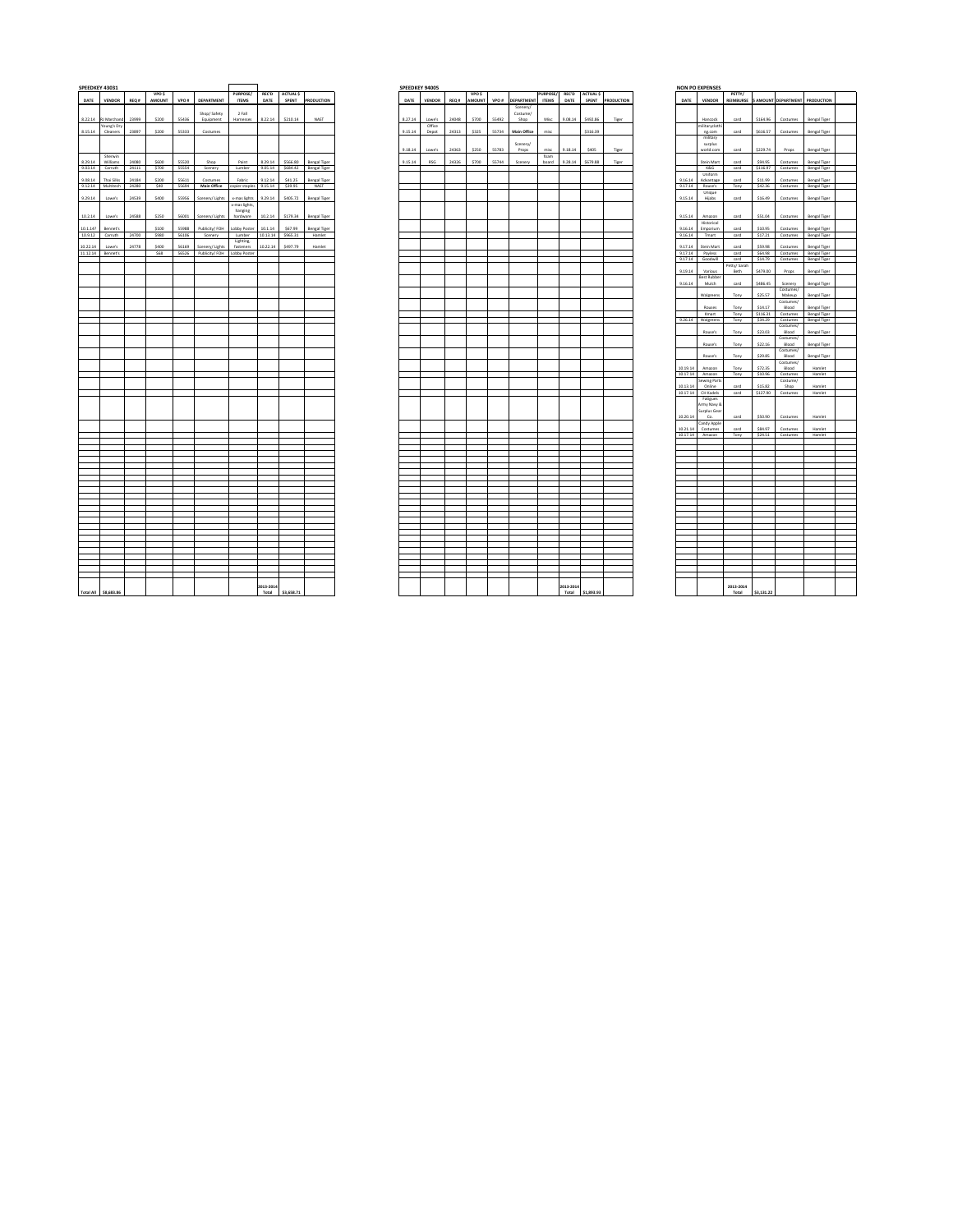| <b>SHOW</b>                | <b>ITEMS</b>              | QTY                        | <b>PRICE PER</b> | <b>TOTAL</b> | PO#   | Vendor             | Date     | <b>DEPARTMENT</b>  | <b>Requisition #</b> | Pmt<br>Method            |
|----------------------------|---------------------------|----------------------------|------------------|--------------|-------|--------------------|----------|--------------------|----------------------|--------------------------|
| <b>Misanthrope</b>         | Fabric                    |                            |                  | \$112.30     | 59673 | Thai Silks         | 8.20.15  | Costumes           | 28535                | 43031                    |
|                            |                           |                            |                  |              |       | Markel             |          |                    |                      |                          |
|                            |                           |                            |                  |              |       | Lumber Co,         |          | Scenic/            |                      |                          |
| <b>Misanthrope</b>         | Lumber                    | x8x1/4 Luan; l; 11.90; 0.6 |                  | \$888.90     | 59678 | Inc                | 8.20.15  | Furniture          | 28538                | 43031                    |
| Misanthrope                | Misc                      |                            |                  | \$637.68     | 59692 | Lowe's             | 8.26.15  | Scenic/ Shops      | 28557                | 43031                    |
|                            |                           | 10g Wh/                    |                  |              |       |                    |          |                    |                      |                          |
| Misanthrope                | Paint                     | 10g Bl                     | \$79.95          | \$319.80     | 59844 | Helm Paint         | 9.2.15   | Scenic/ Shops      | 28718                | 43031                    |
|                            |                           |                            |                  |              |       | <b>Eddie's Ace</b> |          |                    |                      |                          |
| Misanthrope                | Pipe                      | 3 @ 21'                    | \$51.49          | \$167.46     | 59868 | Hardware           | 9.3.15   | Scenic<br>Scenic/  | 28752                | 43031                    |
| <b>Misanthrope</b>         | 3/4" Birch                |                            |                  | \$525.87     | 59902 | Carruth            | 9.9.15   | Furniture          | 28787                | 43031                    |
| Misanthrope                | Misc                      |                            |                  | \$167.39     | 59941 | Lowe's             | 9.11.15  | Scenic/ Shops      | 28829                | 43031                    |
|                            |                           |                            |                  |              |       | <b>Eddie's Ace</b> |          |                    |                      |                          |
| <b>Misanthrope</b>         | Misc                      |                            |                  | \$100.68     | 59942 | Hardware           | 9.11.15  | Scenic/ Shops      | 28830                | 43031                    |
| Misanthrope                | Misc                      |                            |                  | \$156.80     | 60015 | Lowe's             | 9.17.15  | Scenic/ Shops      | 28910                | 43031                    |
|                            |                           |                            |                  |              |       | Office             |          |                    |                      |                          |
| <b>MAIN OFFICE</b>         | Paper                     | $\ast$                     | $\ast$           | \$183.50     | 60154 | Depot              | 9.30.15  | <b>MAIN OFFICE</b> | 29056                | 43031                    |
| Two Rooms/                 |                           |                            |                  |              |       | <b>Eddie's Ace</b> |          |                    |                      |                          |
| <b>Agnes</b>               | Misc                      |                            |                  | \$204.40     | 60155 | Hardware           | 9.30.15  | Scenic/ Shops      | 29057                | 43031                    |
|                            |                           |                            |                  |              |       | City               |          |                    |                      |                          |
| <b>CLASSROOM</b>           | Lab Drawings<br>Whirlwind | 20 sheets                  |                  | \$30.00      | 60158 | <b>BluePrint</b>   | 9.30.15  | Drafting           | 29061                | 43031                    |
| Agnes                      | Fabric                    | 20 yds                     |                  | \$440.00     | 60228 | RoseBrand          | 10.6.15  | Scenic             | 29121                | 43031                    |
| Two Rooms/                 |                           |                            |                  |              |       |                    |          | Scenic/            |                      |                          |
| <b>Agnes</b>               | Mats, Stools              |                            |                  | \$200.87     | 60250 | Amazon             | 10.8.15  | Furniture          | 29142                | 43031                    |
| Misanthrope                | Carpet                    |                            |                  |              |       |                    |          |                    |                      |                          |
| / FOH                      | Cleaning                  | 5,057 SqFt                 | .22 / SqFt       | \$1,112.54   | 60305 | Empire             | 10.8.15  | <b>FOH</b>         | 29144                | 43031                    |
| <b>Two Rooms</b>           | Props                     |                            |                  | \$122.29     | 60299 | Amazon             | 10.14.15 | Props              | 29191                | 43031                    |
| Two Rooms/                 | Fasteners/                |                            |                  |              |       |                    |          |                    |                      |                          |
| <b>Agnes</b>               | <b>Blades</b>             |                            |                  | \$216.23     | 60336 | Amazon             | 10.20.15 | Scenic/ Shops      | 29227                | 43031                    |
| <b>Two Rooms</b>           | Lumber                    |                            |                  | \$311.10     | 60352 | Carruth            | 10.21.15 | Scenic             | 29248                | 43031                    |
| Two Rooms/                 | Sanding Discs/            |                            |                  |              |       |                    |          |                    |                      |                          |
| <b>Agnes</b>               | Saw Blades                |                            |                  | \$84.11      | 60370 | Amazon             | 10.23.15 | Scenic/ Shops      | 29271                | 43031                    |
| Two Rooms/                 | Ladder/Misc               |                            |                  | \$401.65     | 60432 | Lowe's             | 11.2.15  | Shops              | 29346                | 43031                    |
| <b>Agnes</b><br>Two Rooms/ |                           | 15g Black,                 |                  |              |       |                    |          |                    |                      |                          |
| <b>Agnes</b>               | <b>B/W Paint</b>          | 10g White                  |                  | \$399.75     | 60455 | <b>Helm Paint</b>  | 11.4.15  | Shops              | 29373                | 43031                    |
| Two Rooms/                 |                           |                            |                  |              |       | Bennet's           |          |                    |                      |                          |
| Agnes                      | Posters                   |                            |                  | \$135.98     | 60446 | Camera             |          | FOH                |                      | 94005                    |
| 894                        | Lumber                    |                            |                  | \$890.50     | 60692 | Carruth            | 12.4.15  | Scenic             | 29629                | 43031                    |
|                            | Speaker                   |                            |                  |              |       |                    |          |                    |                      |                          |
| <b>SHOP</b>                | Repair                    | 3                          |                  | \$890.00     | 60539 | McCann             | 11.12.15 | LX/Sound           | 29469                | 43031                    |
|                            |                           |                            |                  |              |       |                    |          |                    |                      |                          |
|                            |                           |                            |                  | \$754.09     |       |                    |          |                    |                      |                          |
|                            |                           |                            |                  | \$505.84     |       |                    |          |                    |                      |                          |
|                            |                           |                            |                  | \$381.77     |       |                    |          |                    |                      |                          |
|                            |                           |                            |                  | \$124.23     |       |                    |          |                    |                      | <b>Baas</b><br>Reimburse |
|                            |                           |                            |                  | \$193.00     |       |                    |          |                    |                      | Baas                     |
|                            |                           |                            |                  | \$177.83     |       |                    |          |                    |                      | Tony                     |
|                            |                           |                            |                  | \$448.30     |       |                    |          |                    |                      | Tony                     |
|                            |                           |                            |                  | \$491.48     |       |                    |          |                    |                      | Tony                     |
|                            |                           |                            |                  |              |       |                    |          |                    |                      |                          |
|                            |                           |                            | semester         |              |       |                    |          |                    |                      |                          |
|                            |                           |                            | <b>TOTAL</b>     | \$11,776.34  |       |                    |          |                    |                      |                          |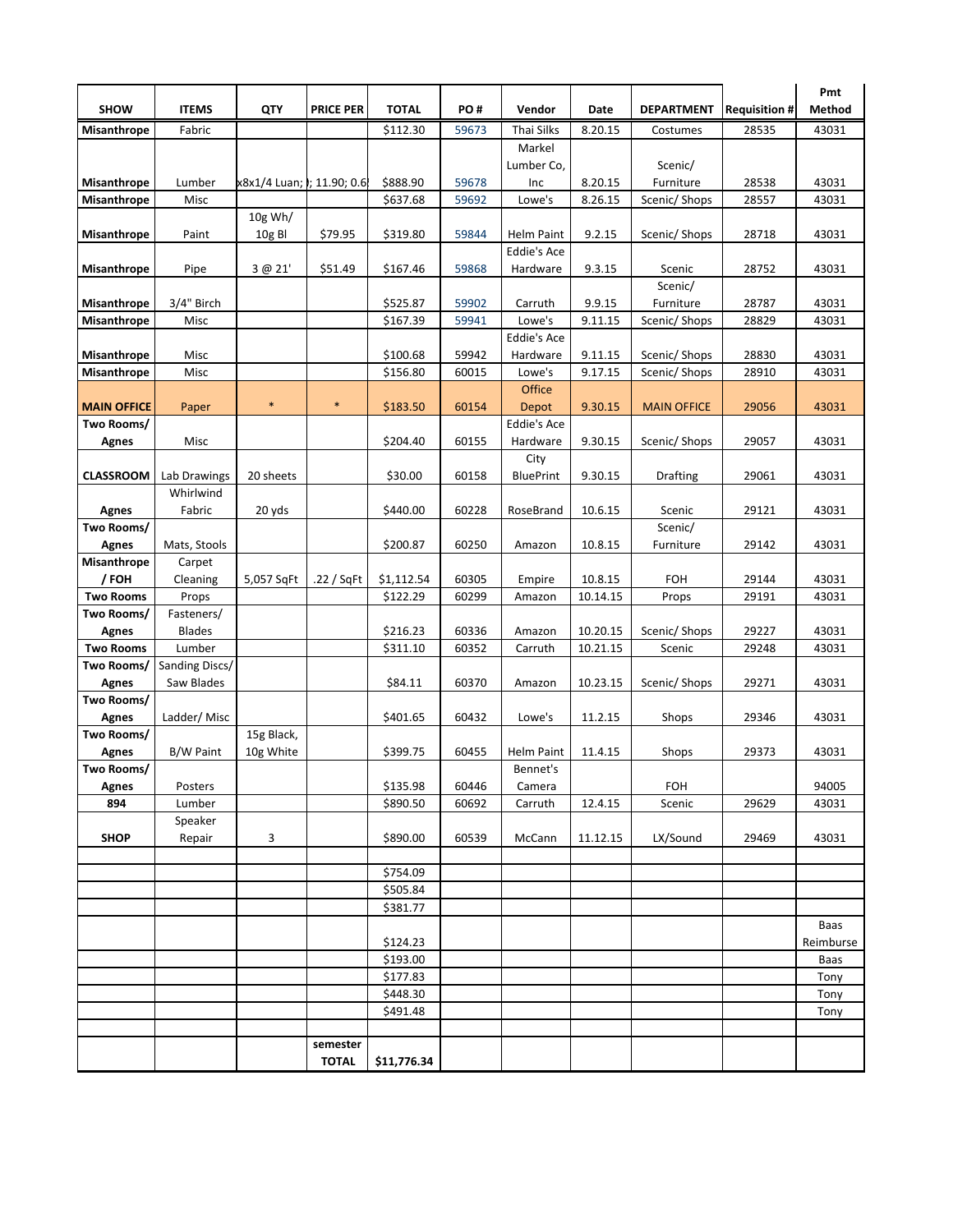|           |                    | 88@1x4x16;<br>15@3/4" |                              |             |        |                    |         |                            |            |            |
|-----------|--------------------|-----------------------|------------------------------|-------------|--------|--------------------|---------|----------------------------|------------|------------|
|           |                    | Ply;                  | \$5.12;                      |             |        |                    |         |                            |            |            |
|           |                    | 20@1/4"               | \$21.00;                     |             |        | Markel             |         |                            |            |            |
| 894       | Lumber             | luan                  | \$11.70                      | \$999.56    | 61113  | Lumber Co          | 2.16.16 | Scenic/Shop                | 30092      | 43031      |
|           |                    |                       |                              |             |        | <b>Eddie's Ace</b> |         |                            |            |            |
| 894       | Fasteners, etc     |                       |                              | \$232.85    | 61172  | Hardware           | 2.22.16 | Scenic/Shop                | 30157      | 43031      |
|           |                    |                       |                              |             |        | <b>Eddie's Ace</b> |         |                            |            |            |
| 894       | <b>Steel Plate</b> | 12                    |                              | \$51.72     | 61380  | Hardware           | 3.17.16 | Scenic                     | 30368      | 43031      |
| 894       | Misc               |                       |                              | \$704.23    | 61354  | Lowe's             | 3.17.16 | Scenic/Shop                | 30313      | 43031      |
| 894/ Shop | Visqueen           |                       |                              | \$187.67    | 61605  | Lowe's             | 4.14.16 | Scenic/Shop                | 30605      | 43031      |
|           |                    |                       |                              |             |        | Riverside          |         |                            |            |            |
| 894       | Molding            | 110ft                 | \$1.50/Lft                   | \$163.50    | 61648  | Lumber             | 4.21.16 | Scenic                     | 30649      | 43031      |
|           |                    | 10 FEL, 12            |                              |             |        | Amazon.co          |         |                            |            |            |
| 894/Stock | Lamps              | <b>HPL</b>            |                              | \$238.36    | 61647  | m                  | 4.20.16 | LX                         | 30648      | 43031      |
|           |                    |                       |                              |             |        | Kyle               |         |                            |            |            |
| 894 Sound | Design             | $\mathbf{1}$          | \$200                        | \$200.00    | ------ | Cunanan            | 4.7.16  | LX                         |            |            |
|           | Props/Costum       |                       |                              |             |        |                    |         | Props/                     |            |            |
| 894       | es                 |                       |                              | \$650.00    | ------ | Various            | 5.11.16 | Costumes                   |            | Petty Cash |
|           |                    |                       |                              |             |        | Stagelight         |         |                            |            |            |
| Shop      | K9 Pup repair      |                       |                              | \$193.00    | 61879  | LA, LLC            | 5.19.16 | LX                         | 30919      | 43031      |
|           |                    |                       |                              |             |        |                    |         |                            |            |            |
|           |                    |                       |                              |             |        |                    |         |                            |            |            |
|           |                    |                       |                              |             |        |                    |         |                            |            |            |
|           |                    |                       |                              |             |        |                    |         |                            |            |            |
|           |                    |                       |                              |             |        |                    |         |                            |            |            |
|           |                    |                       |                              |             |        |                    |         |                            |            |            |
|           |                    |                       |                              |             |        |                    |         |                            |            |            |
|           |                    |                       |                              |             |        |                    |         |                            |            |            |
|           |                    |                       |                              |             |        |                    |         |                            |            |            |
|           |                    |                       |                              |             |        |                    |         |                            |            |            |
|           |                    |                       |                              |             |        |                    |         |                            |            |            |
|           |                    |                       |                              |             |        |                    |         |                            |            |            |
|           |                    |                       | semester                     |             |        |                    |         |                            |            |            |
|           |                    |                       | <b>TOTAL</b>                 | \$3,620.89  |        |                    |         |                            |            |            |
|           |                    |                       |                              |             |        |                    |         | <b>Total</b>               |            |            |
|           |                    |                       | <b>SCHOOL</b><br><b>YEAR</b> |             |        |                    |         | Production                 |            |            |
|           |                    |                       | <b>TOTAL</b>                 | \$15,397.23 |        |                    |         | <b>Budget</b><br>Remainder | \$4,602.77 |            |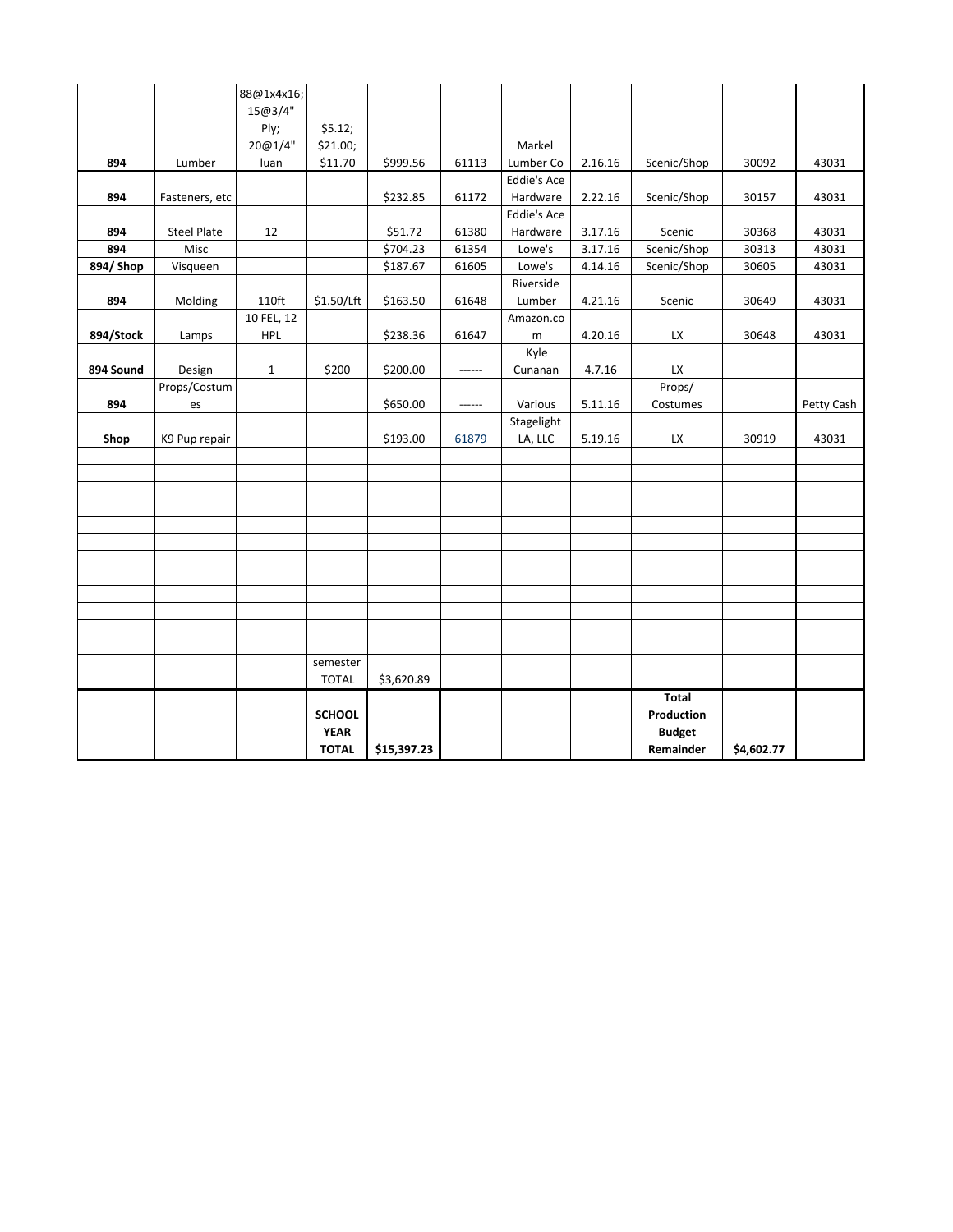|                          |                           |              |                  |                      |                |                                 |                    |                   |                     | Pmt               |
|--------------------------|---------------------------|--------------|------------------|----------------------|----------------|---------------------------------|--------------------|-------------------|---------------------|-------------------|
| <b>SHOW</b>              | <b>ITEMS</b>              | QTY          | <b>PRICE PER</b> | <b>TOTAL</b>         | PO#            | Vendor                          | Date               | <b>DEPARTMENT</b> | <b>Requisition#</b> | Method            |
| Airline                  | Misc-paint                |              |                  | 250.35               | 62891          | Lowe's                          | 9.1.16             | Scenic/Shop       | 31956               | 43031             |
| <b>Stagecraft</b>        | Gloves,<br>pencils, lamps |              |                  | \$134.72             | 62868          | Amazon                          | 8.31.16            | Scenic/Shop       | 31939               | 43031             |
|                          |                           | 5@12",       |                  |                      |                |                                 |                    |                   |                     |                   |
| Shop                     | saw blades<br>dowel, saw  | 2@14"        |                  | \$336.27             | 62997          | Amazon                          | 9.14.16            | Scenic/Shop       | 32071               | 67041             |
| <b>Stagecraft</b>        | blades                    |              |                  | \$234.57             | 63083          | Lowe's                          | 9.21.16            | Scenic/Shop       | 32159               | 67041             |
| <b>Airline</b>           | Gel, lamps                |              | \$365.14         | \$382.64             | 63097          | Stagelight                      | 9.26.16            | <b>LX</b>         | 32171               | 67041             |
| Aliens                   | Fence, Floor              |              |                  | \$249.29             | 63124          | Lowe's                          | 9.28.16            | Scenic            | 32196               | 67041             |
| Airline                  | Lamps                     | 12 FELs      |                  | \$132.84             | 63137          | Amazon                          | 9.29.16            | LX                | 32227               | 67041             |
| Aliens                   | Lumber                    |              |                  | \$980.61             | 63151          | Carruth                         | 9.30.16            | Scenic            | 32247               | 67041             |
| Aliens                   | Paint                     |              | B/W<br>DryFall   | \$504.54             | 63158          | <b>Helm Paint</b><br>and Supply | 10.3.16            | Scenic            | 32254               | 67041             |
|                          |                           | 2x4, 1x4,    |                  |                      |                |                                 |                    |                   |                     |                   |
| Aliens                   | Lumber                    | 3/4" Ply     |                  | \$342.85             | 63347          | Carruth                         | 10.25.16           | Scenic            | 32441               | 67041             |
| Airline                  | Lamps                     | 12 FELs      |                  | \$170.28             | 63345          | Amazon                          | 10.21.16           | LX                | 32440               | 67041             |
| Aliens                   | Gigaport                  | $\mathbf{1}$ |                  | \$199.94             | 32458          | Amazon<br><b>Eddie's Ace</b>    | 10.24.16           | LX/Sound          | 32458               | 67041             |
| <b>Aliens</b>            | Steel bits, 1/8"          |              |                  | \$240.22             | 63366          | Hardware                        | 10.25.16           | Scenic            | 32460               | 67041             |
|                          | plate<br>Bukowski,        |              |                  |                      |                |                                 |                    |                   |                     |                   |
| <b>Aliens</b>            | backpack                  |              |                  | \$57.92              | 63433          | Amazon                          | 11.1.16            | Props             | 32526               | 67041             |
| Aliens                   | 10 Bulldogs               |              | \$38             | \$380.00             | 63451          | StageLight                      | 11.3.16            | <b>LX</b>         | 32558               | 67041             |
| Aliens                   | Misc                      |              |                  | \$309.92             | 63462          | Lowe's                          | 11.4.16            | Scenic/Shop       | 32574               | 67041             |
|                          | Pipe Die,                 |              |                  |                      |                |                                 |                    |                   |                     |                   |
| Aliens                   | Cutter, Vise              |              |                  | \$145.77             | 63525          | Amazon                          | 11.15.16           | Scenic/Shop       | 32641               | 67041             |
| Aliens/                  |                           |              |                  |                      |                | BFI:                            |                    |                   |                     |                   |
| Airline                  | Dumpsters                 |              |                  | \$383.81             | 63556          | Republic                        | 11.15.16           | Scenic/Disposal   | 32662               | 67045             |
|                          |                           |              |                  |                      |                | Industrial                      |                    |                   |                     |                   |
|                          |                           |              |                  |                      |                | Welding                         |                    |                   |                     |                   |
| Shop                     | Gas                       |              | \$4.72           | \$15.00              | 63625          | Supply                          | 11.23.16           | Shop              | 32750               | 67041             |
| Aliens/                  |                           |              |                  |                      |                |                                 |                    |                   |                     | Tony              |
| Airline                  | Costumes                  |              |                  | \$180.33             |                | Various                         |                    | Costumes          |                     | Reimburse         |
| <b>Airline</b>           | Costumes                  |              |                  | \$388.35             |                | Various                         |                    | Costumes          |                     | Tony<br>Reimburse |
| <b>Airiline</b>          | Costumes                  |              |                  | \$480.76             |                | Various                         |                    | Costumes          |                     | Tony<br>Reimburse |
|                          |                           |              |                  |                      |                |                                 |                    |                   |                     | Tony              |
| Airline                  | Costumes                  |              |                  | \$433.18             |                | Various                         |                    | Costumes          |                     | Reimburse         |
|                          |                           |              |                  |                      |                |                                 |                    |                   |                     |                   |
|                          |                           |              |                  |                      |                |                                 |                    |                   | <b>PRODUCTION</b>   |                   |
|                          |                           |              | semester         |                      |                |                                 |                    |                   | <b>BUDGET</b>       |                   |
|                          |                           |              | <b>TOTAL</b>     | \$6,934.16           |                |                                 |                    |                   | <b>TOTAL:</b>       | \$4,682.66        |
|                          | Foam Core/                |              |                  |                      |                |                                 |                    |                   |                     |                   |
| Classes                  | Layout Bond               |              |                  | \$441.31             | 64110          | David Art                       | 1.26.17            | Classes           | 33225               | 67045             |
| Shop                     | Expendables               |              |                  | \$412.15             | 64130          | Lowe's                          | 1.27.17            | Scenic            | 33243               | 67045             |
| Fundraiser/              |                           |              |                  |                      |                |                                 |                    |                   |                     |                   |
| Aliens                   | Fasteners, etc            |              |                  | \$316.35             | 64239          | Lowe's                          | 2.8.17             | Scenic            | 33373               | 67045             |
| 12th Night               | Fabric                    |              |                  | \$277.50             | 64288          | Thai Silks                      | 2.13.17            | Costumes          | 33424               | 67045             |
| 12th Night               | Lumber                    |              |                  | \$970.45             | 64360          | Carruth                         | 2.20.17            | Scenic            | 33492               | 67045             |
| 12th Night<br>12th Night | B/W Paint<br>Costumes     |              |                  | \$399.75<br>\$138.01 | 64363<br>64384 | <b>Helm Paint</b>               | 2.20.17<br>2.21.17 | Scenic            | 33496<br>33515      | 67045<br>67045    |
|                          |                           |              |                  |                      |                | Amazon<br>Matagorda             |                    | Costumes          |                     |                   |
| 12th Night               | Trees                     |              |                  | \$687.12             | 64395          | Island Inc                      | 2.22.17            | Scenic            | 33530               | 67045             |
|                          |                           |              |                  |                      |                |                                 |                    |                   |                     |                   |
|                          |                           |              |                  |                      |                |                                 |                    |                   |                     |                   |
| Classes                  | T-Squares                 |              |                  | \$392.09             | 64415          | David Art                       | 2.24.17            | Classes           | 33543               | 67045             |
| 12th Night               | Costumes                  |              |                  |                      | 64504          | Amazon                          | 3.7.17             | Costumes          | 33638               | 67045             |
|                          | Sound Stop/               |              |                  |                      |                |                                 |                    |                   |                     |                   |
| 12th Night               | Lumber                    |              |                  | \$424.96             | 64597          | Carruth                         | 3.15.17            | Scenic            | 33750               | 67045             |
|                          | Hanging                   |              |                  |                      |                |                                 |                    |                   |                     |                   |
|                          | Hardware,                 |              |                  |                      |                |                                 |                    |                   |                     |                   |
| 12th Night               | fridge                    |              |                  | \$862.02             | 64598          | Lowe's                          | 3.15.17            | Scenic/Props      | 33751               | 67045             |
|                          | Flowers,                  |              |                  |                      |                |                                 |                    |                   |                     |                   |
| 12th Night               | Furniture                 |              |                  | \$950.13             | 64606          | Amazon                          | 3.16.17            | Scenic            | 33759               | 67045             |

transfer from 67047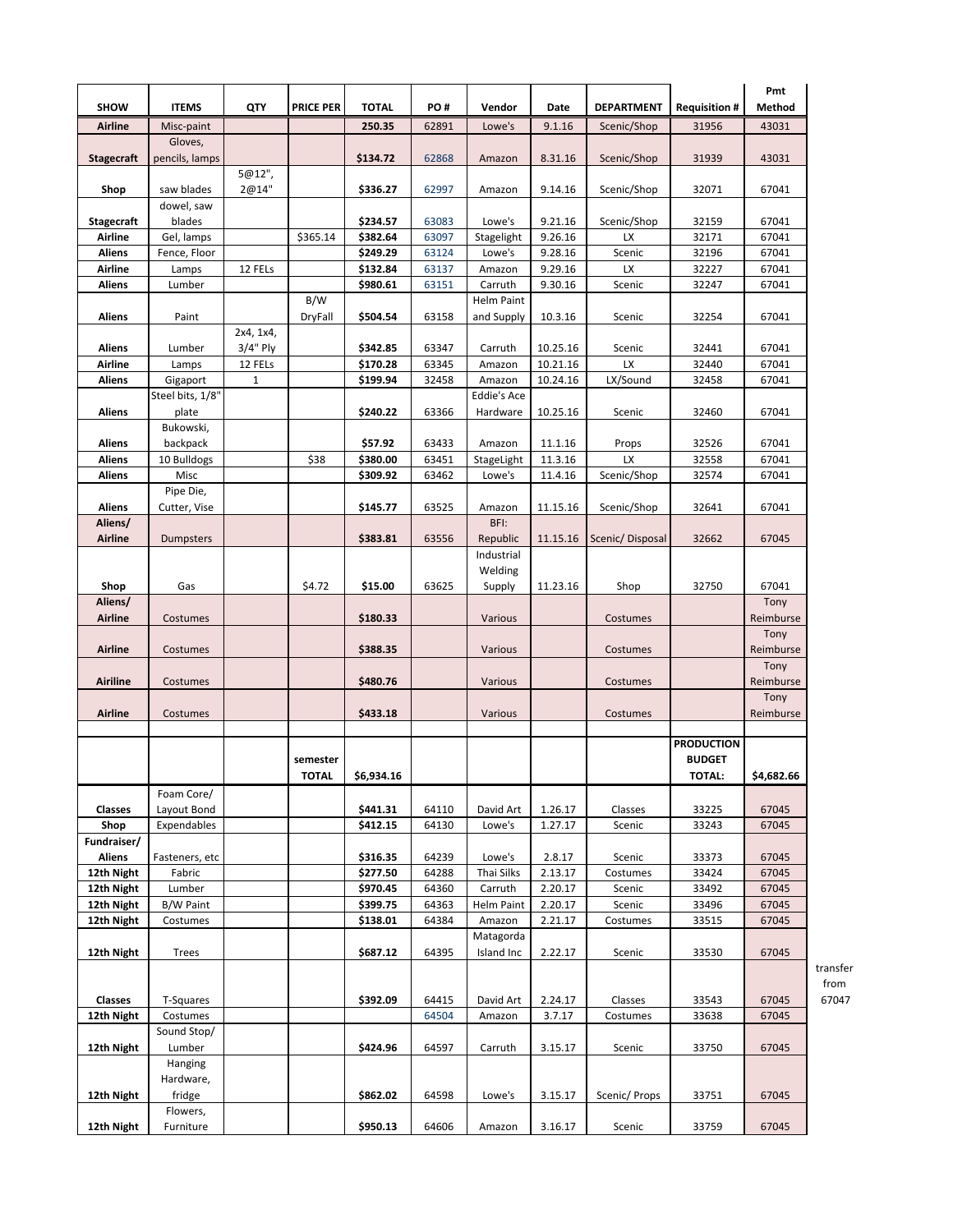| 12th Night | Props            |             |                          | \$334.44    | 64634 | Amazon       | 3.20.17 | Props         | 33778             | 67045       |             |
|------------|------------------|-------------|--------------------------|-------------|-------|--------------|---------|---------------|-------------------|-------------|-------------|
|            |                  |             |                          |             |       |              |         |               |                   |             |             |
| 12th Night | Snow Machine     |             |                          | \$350.00    | 64673 | RZI          | 3.24.17 | <b>SFX</b>    | 33826             | 67045       |             |
| 12th Night | Misc/Tech        |             |                          | \$167.60    | 64676 | Lowe's       | 3.24.17 | Scenic        | 33831             | 67045       |             |
|            | Misc/            |             |                          |             |       |              |         |               |                   |             |             |
| 12th Night | Hardware         |             |                          | \$165.96    | 64677 | Eddie's Ace  | 3.24.17 | Scenic        | 33832             | 67045       |             |
| 12th Night | <b>Star Drop</b> |             |                          | \$629.13    | 64725 | RZI          | 3.29.17 | Scenic/LX     | 33887             | 67045       |             |
| 12th Night | Dry Cleaning     |             |                          |             | 64885 | Young's      | 4.17.17 | Costumes      | 34054             | 67041       |             |
| Shops      | Gaff Tape        |             |                          | \$387.00    | 64913 | <b>RZI</b>   | 4.19.17 | Shop/LX       | 34086             | 67045       |             |
|            |                  |             |                          |             |       | K&G          |         |               |                   |             |             |
|            |                  |             |                          |             |       | Fashion      |         |               |                   |             |             |
| 12th Night | Costumes         |             |                          | \$174.48    |       | Superstore   |         | Costumes      |                   | P Card      |             |
|            |                  |             |                          |             |       |              |         |               |                   |             |             |
|            |                  |             |                          |             |       | historicalem |         |               |                   |             |             |
| 12th Night | Costumes         |             |                          | \$437.70    |       | porium.com   |         | Costumes      |                   | P Card      |             |
|            |                  |             |                          |             |       |              |         |               |                   |             |             |
|            |                  |             |                          |             |       | historicalem |         |               |                   |             |             |
| 12th Night | Costumes         |             |                          | \$424.35    |       | porium.com   |         | Costumes      |                   | P Card      |             |
|            |                  |             |                          |             |       |              |         |               |                   |             |             |
|            |                  |             |                          |             |       | historicalem |         |               |                   |             |             |
| 12th Night | Costumes         |             |                          | \$470.70    |       | porium.com   |         | Costumes      |                   | P Card      |             |
|            | Costumes and     |             |                          |             |       |              |         |               |                   |             |             |
| 12th Night | <b>Supplies</b>  |             |                          | \$490.58    |       | various      |         | Costumes      |                   | 67045       | check reque |
|            | Costumes and     |             |                          |             |       |              |         |               |                   |             |             |
| 12th Night | Supplies         |             |                          | \$472.88    |       | various      |         | Costumes      |                   | 67045       | check reque |
|            | Costumes and     |             |                          |             |       |              |         |               |                   |             |             |
| 12th Night | <b>Supplies</b>  |             |                          | \$478.00    |       | various      |         | Costumes      |                   | 67045       | check reque |
|            | Costumes and     |             |                          |             |       |              |         |               |                   |             |             |
| 12th Night | <b>Supplies</b>  |             |                          | \$452.69    |       | various      |         | Costumes      |                   | 67045       | check reque |
|            | Costumes and     |             |                          |             |       |              |         |               |                   |             |             |
| 12th Night | <b>Supplies</b>  |             |                          | \$255.40    |       | various      |         | Costumes      |                   | 67045       | check reque |
|            | Costumes and     |             |                          |             |       |              |         |               |                   |             |             |
| 12th Night | Supplies         |             |                          | \$480.84    |       | various      |         | Costumes      |                   | 67045       | check reque |
|            | Costumes and     |             |                          |             |       |              |         |               |                   |             |             |
| 12th Night | Supplies         |             |                          | \$465.76    |       | various      |         | Costumes      |                   | 67045       | check reque |
| Shop       | Gaff Tape        | 24 2" Black |                          | \$400.00    | 64913 | RZI          | 4.19.17 | Shop/LX       | 34086             | 67045       | pending     |
| 12th Night | Dry Cleaning     |             |                          | \$450.00    | 64885 | Young's      | 4.17.17 | Costumes      | 34054             | 67041       | pending     |
|            |                  |             |                          |             |       |              |         |               | <b>SRT MONIES</b> |             |             |
|            |                  |             | semester<br><b>TOTAL</b> | \$13,759.35 |       |              |         |               | <b>TOTAL:</b>     | \$12,185.93 |             |
|            |                  |             |                          |             |       |              |         | Total         |                   |             |             |
|            |                  |             | <b>SCHOOL</b>            |             |       |              |         |               |                   |             |             |
|            |                  |             | <b>YEAR</b>              |             |       |              |         | Production    |                   |             |             |
|            |                  |             |                          |             |       |              |         | <b>Budget</b> |                   |             |             |
|            |                  |             | <b>TOTAL</b>             | \$20,693.51 |       |              |         | Remainder     | \$7,814.07        |             |             |
|            |                  |             | (Less SRT                |             |       |              |         |               |                   |             |             |
|            |                  |             | Monies)                  | \$8,507.58  |       |              |         |               |                   |             |             |